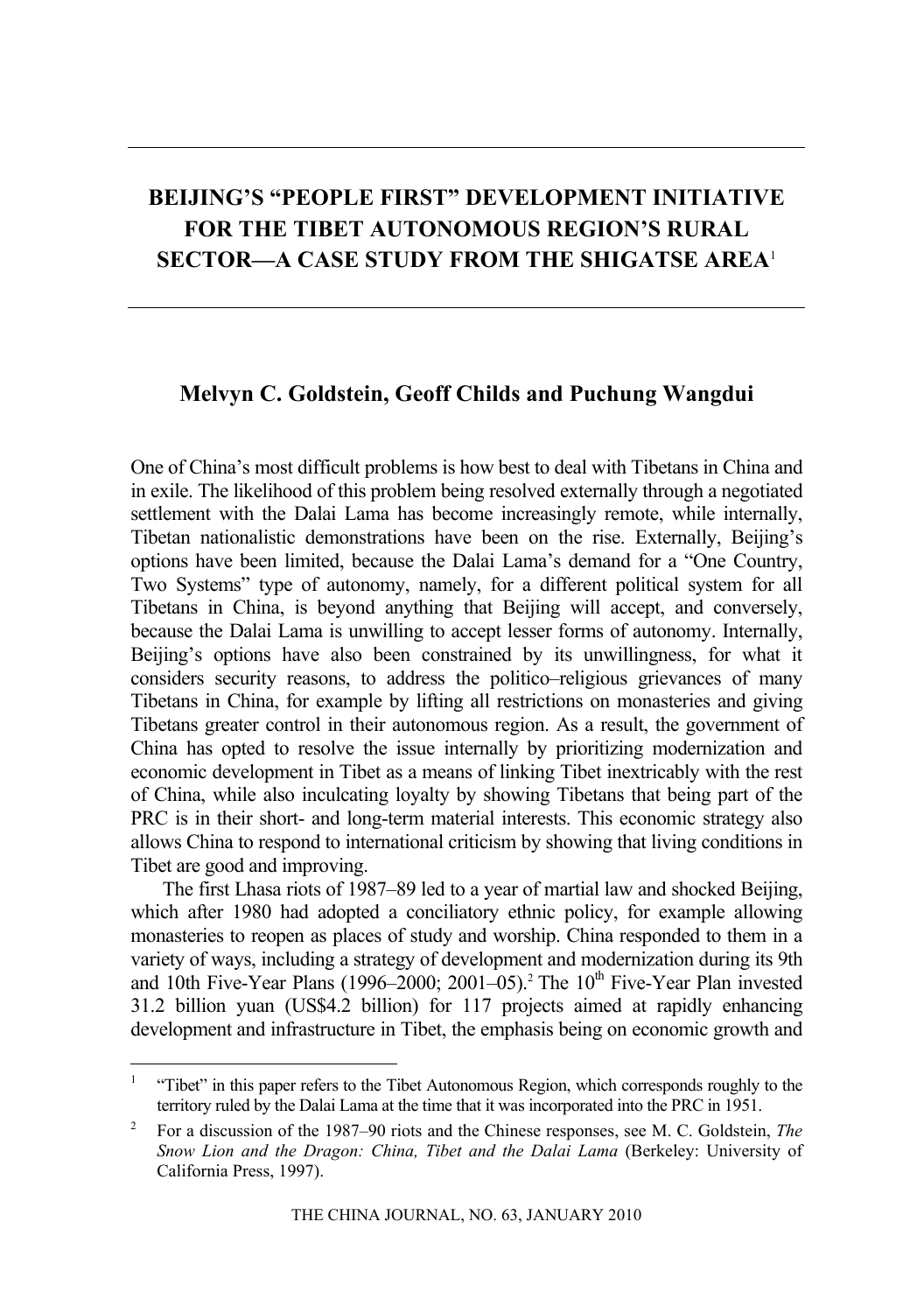$\overline{a}$ 

GDP.<sup>3</sup> Much of this investment derived from China's "Develop the West Campaign" (*xibu da kaifa* 西部大开发). This campaign was intended to reduce economic inequality and thereby defuse political tensions among the ethnic minority inhabitants of the nation's western regions.4

External audiences, however, have questioned the effectiveness of Beijing's large investments in development in Tibet. They have argued that Tibetans, especially the 82 per cent of them who live in rural areas, have benefited only marginally, if at all, and that most of the gains have gone disproportionately to non-Tibetan Han and Hui who have flocked into Tibet as economic migrants to avail themselves of the new opportunities.<sup>5</sup> The Tibetan government-in-exile, for example, issued a report that argued:

The Western Development strategy [of the  $10<sup>th</sup>$  Five-Year Plan] gives little priority to investment in local agriculture and livestock, although the majority of the western population, especially non-Chinese ethnic populations experiencing the most acute poverty, are in these two sectors … State economic development efforts so far have not affected the Tibetans, particularly in the rural areas in Tibet, in a positive way. Hence, it cannot be assumed that rural Tibet is progressing or that development is inevitable.<sup>6</sup>

Similarly, a recent article on contemporary Tibet criticized China's development policy for marginalizing Tibetans:

Because of the rosy picture painted by official statistics and the state media, most Chinese are unaware that Tibetans have been among the big losers in the course of China's economic miracle, and that within Tibetan areas (both the Tibet Autonomous Region and Tibetan autonomous prefectures in the neighboring provinces of Qinghai, Gansu, and Sichuan), the pace of economic modernization has polarized Tibet's economy. While a minority of Tibetans

6 DIIR (Department of Information and International Relations), *Tibet: A Human Development and Environmental Report* (Dharamsala: Central Tibetan Administration, 2007).

Http://www.china.org.cn/e-white/20050301/IV.htm, "Government White Paper, Part 4: The Central Government's Support and Assistance for Ethnic Autonomous Areas", accessed October 2008, and "Scientific Outlook on Development", in *China Daily* (12 October 2007), Http://www.chinadaily.com.cn/language\_tips/2007-10/12/content\_6170884.htm, accessed 26 March 2009.

<sup>4</sup> The explicit goals of the campaign were to "eliminate regional disparities gradually, consolidate the unity of ethnic groups, ensure border safety and social stability, and promote social progress". See *Shishi xibu da kaifa zongti guihua he zhengce cuoshi* (The Overall Plan of Western Region Development and Related Policy Measures) (Beijing: Zhongguo Jihua Chubanshe, 2002), cited in Heike Holbig, "The Emergence of the Campaign to Open Up the West: Ideological Formation, Central Decision-making and the Role of the Provinces", *The China Quarterly*, No. 178 (2004), p. 349.

<sup>5</sup> Andrew M. Fischer, *State Growth and Social Exclusion in Tibet: Challenges of Recent Economic Growth* (Copenhagen: Nordic Institute of Asian Studies, 2005).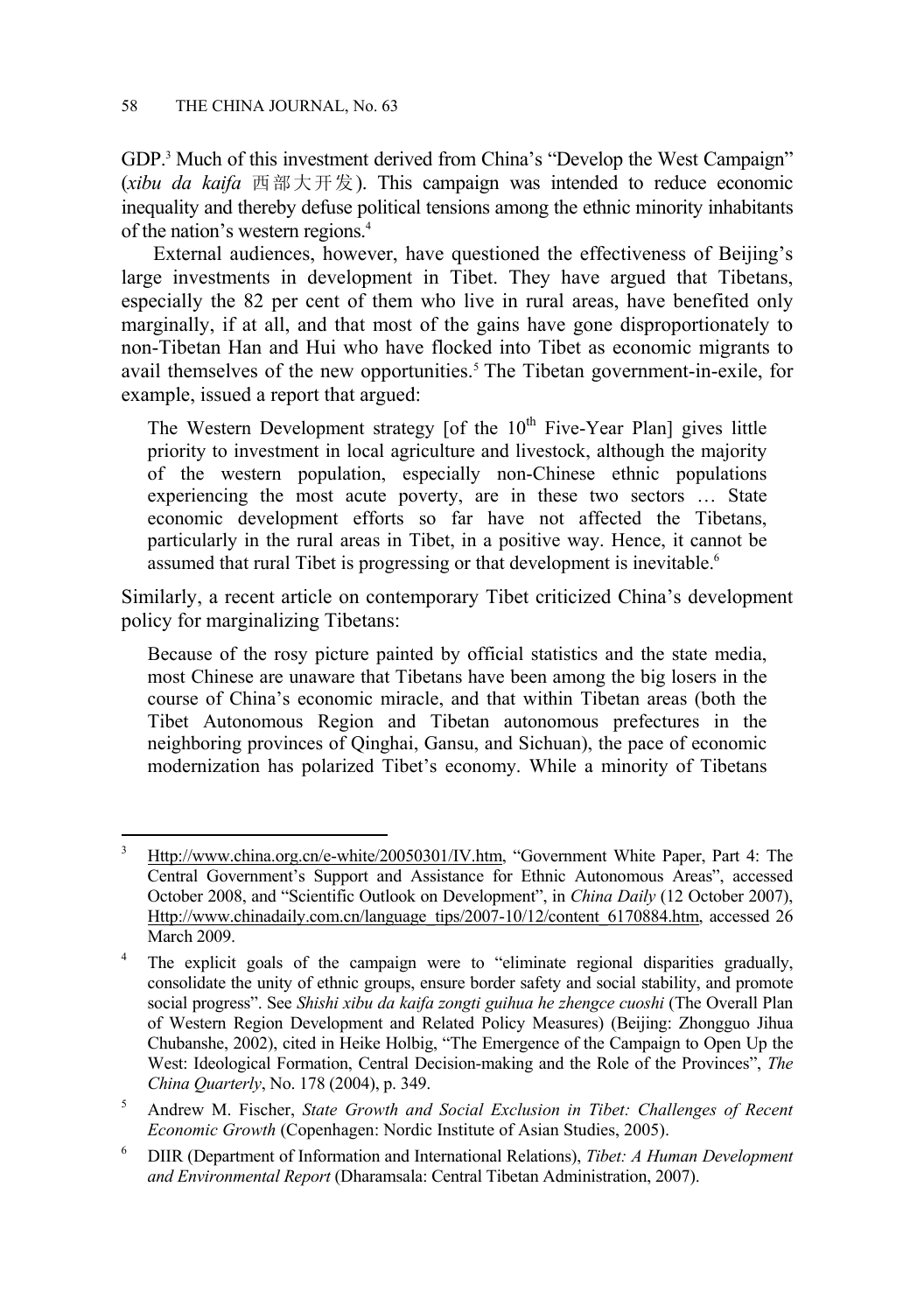have been rewarded with state jobs, the majority of Tibetans, who are poorly equipped to access new economic opportunities, have been marginalized.<sup>7</sup>

The Chinese government has never officially accepted such criticisms, but their internal research has revealed problems. One report, for example, cited the example of Nyemo, a county just west of Lhasa where 65.3 per cent of the population had no electricity, 70.2 per cent had no running water and 24 of the 35 townships had no medical clinics.<sup>8</sup> Consequently, as the time for constructing the  $11<sup>th</sup>$  Five-Year Plan (2006–10) in Tibet approached, the Chinese government tried to address such shortcomings by adding a major emphasis on social development, that is, development to improve the quality of life of rural Tibetans. This added dimension is often referred to by the Chinese government as a "people-first" (*yiren weiben* 以人为本; tib. *mi rtsa bar 'dzin*) approach to development, or a development emphasis that targets social improvement in addition to economic growth.<sup>9</sup>

The basic idea of "people first" is not completely new. It had also been implicit in previous Five-Year Plans through the "trickle-down" notion that overall economic growth would gradually filter down to rural Tibetans, but Tibet's current Five-Year Plan now calls explicitly for the allocation of huge financial resources for projects that reach *directly* to village households in order to improve the rural quality of life. Tibet's  $11<sup>th</sup>$  Five-Year Plan, therefore, is allocating funds not only for typical large-scale infrastructure projects such as an airport in far western Tibet but also billions for soft developmental projects that seek directly to improve the quality of life of Tibet's roughly 2.14 million rural inhabitants.

This new priority has been widely conveyed by China's leading officials. For example, at a meeting of the Politburo on 26 August 2005, it was stressed that "The primary task in Tibet's economic and social development should be to increase the income and improve the living conditions of farmers and herdsmen. The policies reflecting the interests of farmers and herdsmen should be carried out to the letter so that they can fully enjoy economic development and social progress." 10 Furthermore, on 20 June 2007, Qiangba Puncog, governor of the TAR, said, "At the moment we are committing ourselves to fast economic development while persisting in the concept of 'people-first' and the scientific

<sup>7</sup> Ben Hillman, "Rethinking China's Tibet Policy", *The Asia-Pacific Journal: Japan Focus*, accessed online at http://japanfocus.org/-Ben\_Hillman/2773, 10 September 2009.

<sup>8</sup> "Rural Construction II", China Tibet Information Center, 21 May 2007 (http://eng.tibet.cn/ culture/, accessed 15 April 2009).

<sup>9</sup> This was first articulated by Hu Jintao in 2003 as part of what he called the "scientific outlook on development". It called for improvement of social quality along with growth of GDP in a sustainable and economically sound fashion for all of rural China ("China's 'Two Sessions' to Use 'Scientific Outlook on Development' to Tackle Problems", www.chinaview.cn, 27 February 2008 [http://news.xinhuanet.com/english/2008-02/27/content 7679089.htm] and "Scientific Outlook on Development", in *China Daily* (12 October 2007), http://www.chinadaily.com.cn/language\_tips/ 2007-10/12/content\_6170884.htm), last accessed 11 May 2008.

<sup>&</sup>lt;sup>10</sup> Xinhua News Agency, 26 August 2005.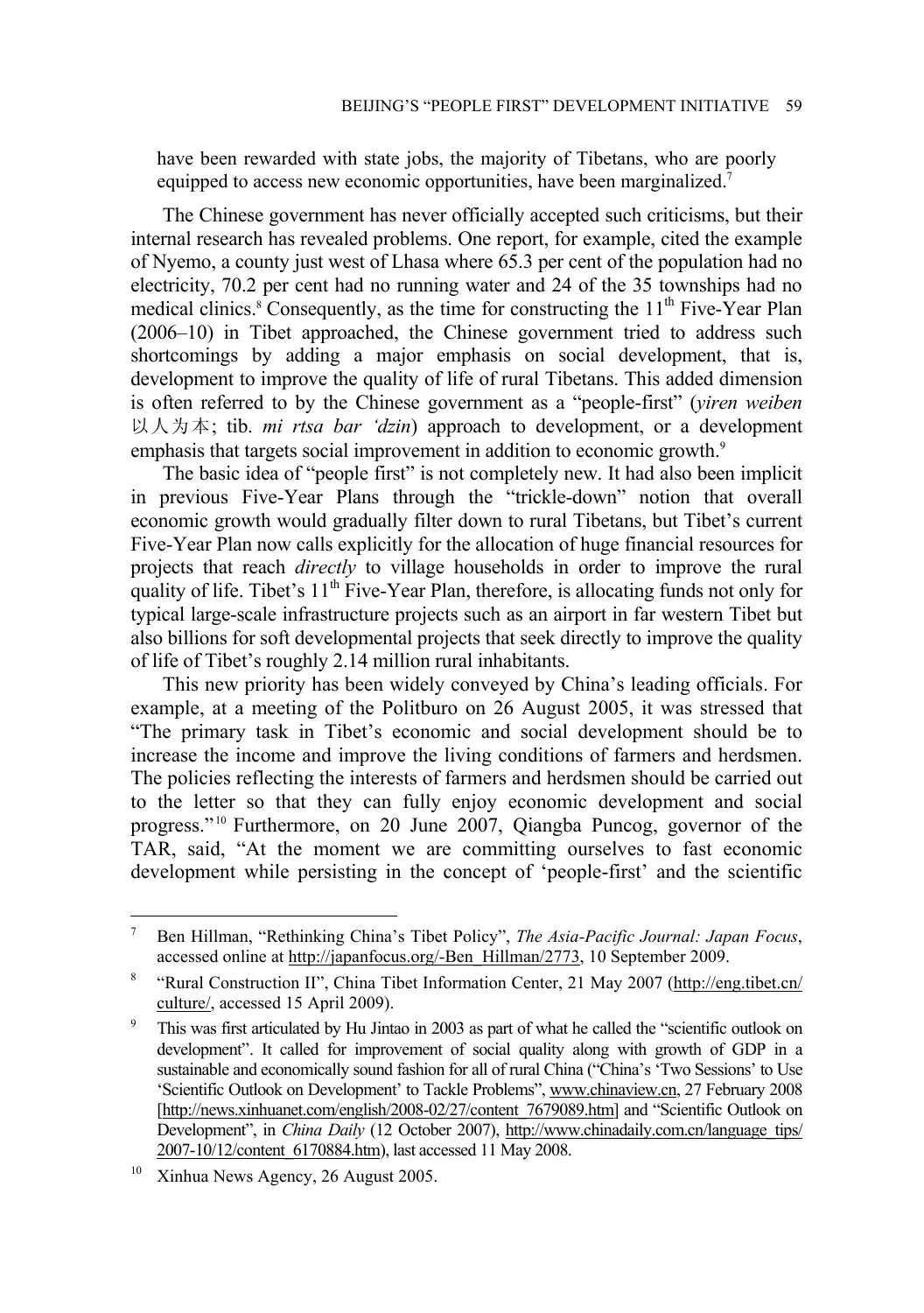$\overline{a}$ 

concept of development".11 Six months later, Qiangba Puncog reiterated that the top priority of his government was to improve the lives of farmers and herdsmen;<sup>12</sup> more recently, on 9 March 2009, a government news service reported that General Secretary Hu Jintao "expressed the hope that Tibet should embark on more projects that will directly result in the improvement of people's life and working conditions, particularly those of farmers and herdsmen". The same source also reported that China's General Secretary said, "The government must also give priority to addressing people's immediate needs, so that people of all ethnic groups in Tibet will be able to share the fruit of development".<sup>13</sup>

The new emphasis of the  $11<sup>th</sup>$  Five-Year Plan has been extended to other nongovernment internal aid projects such as the "101 Aid Program" (*dui kou zhi yuan* 对口支援) which committed Chinese cities and companies to assist Tibetan cities and counties by providing them directly with development aid. Beginning in 2007, Hu Jintao instructed companies participating in the "101 Aid Program" to shift their focus down from cities and counties to provide direct assistance to rural townships. Similarly, government office units in the TAR which had been required to send cadres to assist "sister counties" in rural Tibet now also concentrated on the township level.

The magnitude of funds allocated for the Five-Year Plans in Tibet is enormous. In the current plan, this allocation is expected to exceed 100 billion yuan (US\$13.3 billion),<sup>14</sup> an amount more than double that allocated in the  $10<sup>th</sup>$  Five-Year Plan. Of the 180 projects listed, 33 are specifically "people-first" projects, aimed at upgrading the living conditions of farmers and herders. A total of 21.9 billion yuan (US\$2.9 billion) has been reportedly allocated for these 33 projects, which amounts to an expenditure of about 10,200 yuan (US\$1,360) per rural Tibetan and about 55,000 yuan (US\$7,333) per rural household.15

The cornerstone of the current Five-Year Plan's "people-first" orientation is what the government calls the "Comfortable Housing Program" (*anju gongcheng* 安居工程; Tib. *bde sdod rnam grangs*). It is premised on the idea that to have good lives, rural households need to have comfortable, modern housing. To help them accomplish this,

<sup>&</sup>lt;sup>11</sup> Http://news.xinhuanet.com/english/2007-06/20/content 6267366.htm, "Chinese Central Government Increases Investment in Tibet", accessed September 2008.

<sup>&</sup>lt;sup>12</sup> Http://english.gov.cn/2008-01/22/content\_865626.htm, "Tibetan Government Lists Better Lives of Farmers, Herdsmen as Top Priority", accessed September 2008.

<sup>13</sup> *China View*, 9 March 2009, http://news.xinhuanet.com/english/2009-03/09/content\_ 10977938.htm, accessed 6 April 2009.

<sup>&</sup>lt;sup>14</sup> *Tibet Facts and Figures 2008*, www.en.showchina.org./features/08/06/200903/t277316.htm (last accessed 12 August 2009). In this paper we use a conversion rate of 7.5 yuan per US\$1, which is approximately the average rate from 2005 to 2008.

<sup>15</sup> In 2007 the population of Tibet was 2.84 million, 92 per cent of which was Tibetan, of whom 82 per cent lived in rural areas in households with an average size of 5.3 residents. Accordingly, in 2007 there were about 2.14 million rural Tibetans living in roughly 400,000 households.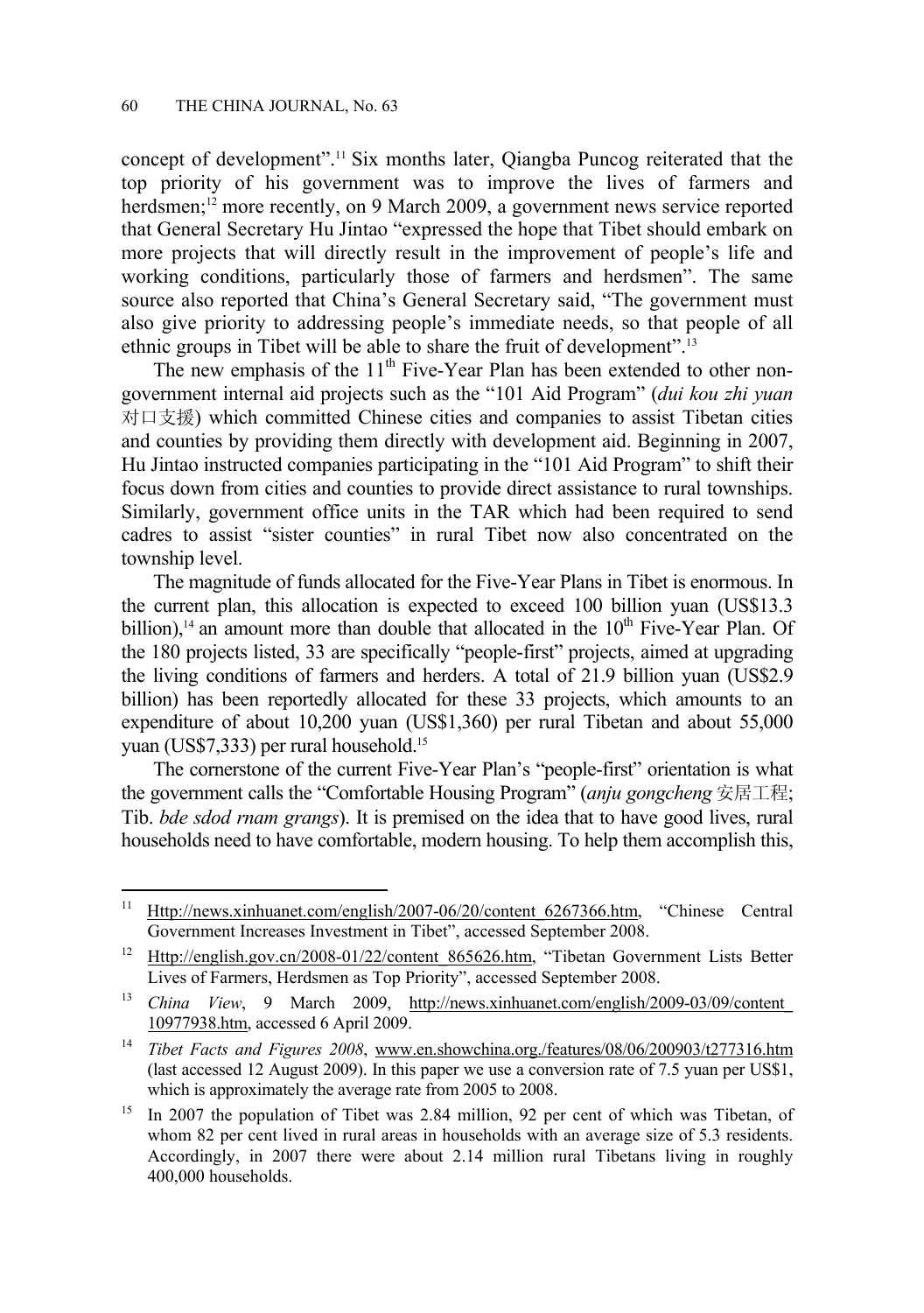the government has allocated a staggering 3.2 billion yuan (US\$427 million) for grants to villagers so that 80 per cent of rural Tibetan households will be able to upgrade their housing conditions by 2010, the end of the current Five-Year Plan. Such an ambitious goal for housing is unprecedented, and the TAR is the only provincial level entity with a funded mandate to upgrade the housing of the overall rural population.

Tibet's  $11<sup>th</sup>$  Five-Year Plan also includes 12.3 billion yuan (US\$1.6 billion) for a mix of other soft development targets such as education, health, culture, science and technology, village roads and eco-environmental projects.16 It has also set out to increase per capita rural income by creating village-based programs to produce goods for the market and by implementing new village-level development projects to increase farm production, such as new irrigation facilities and more mechanization of farming.

However, as in many countries, attractive pronouncements from the top in China sometimes get diluted or ignored as they work their way down to the village level. The New York based organization Human Rights Watch (HRW) has criticized the CHP project, contending that it is harming, not improving, the quality of life for rural Tibetans. HRW asserts that the CHP program "requires villagers … to rebuild their houses in accordance with strict official specifications … Affected villagers are not able to contest the decision or refuse to participate, even if complying causes them great economic hardship." HRW also charges that "the new houses are also usually smaller than the old ones and lack courtyards, which means that residents cannot keep their livestock and must sell them", thus harming their economic condition.17 If HRW is correct, contrary to the goal of improving the rural quality of life (and by extension the attitude of rural Tibetans toward the state), the CHP is likely to be intensifying anti-government sentiment. The consequences of China's  $11<sup>th</sup>$  Five-Year Plan on rural Tibet are important, therefore, not just for an understanding of how economic change and modernization are proceeding in rural Tibet, but also for the broader Sino–Tibetan political issue.

This paper addresses these controversies by using data collected through anthropological field research in rural farming communities, focusing on how development programs in Tibet are being implemented at the village level. To provide a more coherent view on the situation, we have divided the analysis into two parts: (1) projects aimed at improving the quality of life of rural Tibetans, including upgrades in housing and health care; and (2) projects intended to generate income for rural villagers.

<sup>&</sup>lt;sup>16</sup> Http://www.china-un.org/eng/gyzg/xizang/t420200.htm, "China's Central Government Helps Tibet Develop Economy and Society", accessed September 2008. Pu Qiong, the deputy Party secretary of Tibet, reported recently that 8 billion yuan will be invested in 2009 and 2010, the last two years of the 11th Five-Year Plan, so that by 2010 the safe drinking water problem will be solved and 200,000 households will have bio-gas units for cooking. At the same time, village-to-village telephone communication will be completed (http://www.sina.com.cn 2009 年 01 月 16 日 19:41 中国政府网 China Government Internet).

<sup>17</sup> HRW (Human Rights Watch) 2006, "Tibet: China Must End Rural Reconstruction Campaign", http://hrw.org/english/docs/2006/12/20/china14903.htm, accessed 12 June 2008.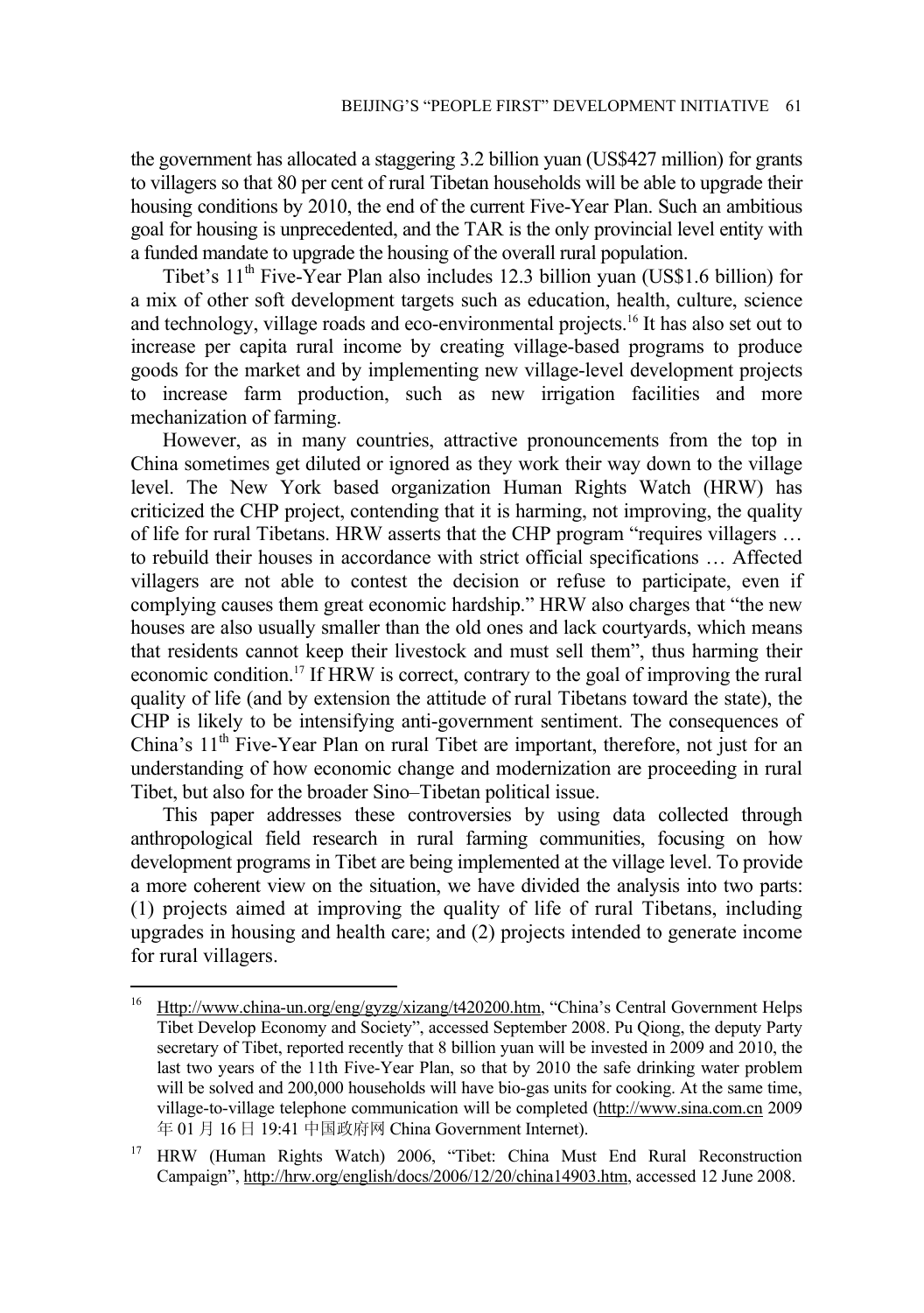## **Research Sites and Methodology**

 $\overline{a}$ 

Between 2006 and 2009, we conducted four stints of fieldwork for a total of approximately nine months in three villages in Tibet's Shigatse Prefecture to investigate the impact of modernization on rural families and the elderly.18 The three villages, while not selected to represent all of Tibet, lie within a major agricultural corridor running between Tibet's two largest cities, Lhasa and Shigatse, which contains about 30 per cent of Tibet's population. They were selected to meet a research design comparing a continuum of villages from relatively wealthy to relatively poor (more to less affected by modernization). Sogang, the least affected by development, is located in Panam County in the upper (mountainous) part of a tributary river valley, while Norgyong, the intermediate site, is situated below Sogang on the main river. Norgyong is located immediately beside the county seat in Panam. Sogang and Norgyong were part of a previous study by one of the principal investigators (Melvyn Goldstein) and longitudinal changes that are occurring there have been documented elsewhere.19 Betsag, the third site, is located only 10 kilometers from Shigatse City and was included in the current study to represent a wealthy farming village that is more heavily affected by mechanized agriculture and government development programs. Despite these economic differences, the three villages are geographically close, within a one- or two-hour drive of each other, and are part of the same Tibetan sub-ethnic cultural and linguistic zone.

The data presented in this paper are based on extensive interviews with rural township officials at the front-line of implementing development programs, village heads who are the primary liaison between villagers and township officials, and villagers who are the targets of development. Through repeated visits, prolonged residence and in-depth interviews in these villages, we were able to check and cross-check the accounts of township and village leaders and ascertain the experience and attitudes of villagers. There were no restrictions on our access to the villagers. We were free to meet with them without needing permission, and the villagers could also come freely to visit us. In addition to interviews, the project conducted demographic and socio–economic surveys of all households in the three villages.

This is an NSF-sponsored research project  $(# 0527500)$  that is being conducted in collaboration with the Tibet Academy of Social Sciences in Lhasa.

<sup>19</sup> Melvyn C. Goldstein, Ben Jiao (Benjor), Cynthia M. Beall and Phuntsog Tsering, "Fertility and Family Planning in Rural Tibet", *The China Journal*, No. 47 (2002), pp. 19-39; Melvyn C. Goldstein, Ben Jiao (Benjor), Cynthia M. Beall, and Phuntsog Tsering, "Development and Change in Rural Tibet: Problems and Adaptations", *Asian Survey*, Vol. 43, No. 5 (2003), pp. 758-79; Melvyn Goldstein, Geoff Childs and Buijung Wangdui, "'Going for Income' in Village Tibet: A Longitudinal Analysis of Change and Adaptation, 1997–2007", *Asian Survey*, Vol. 48, No. 3 (May/June 2008), pp. 514-34.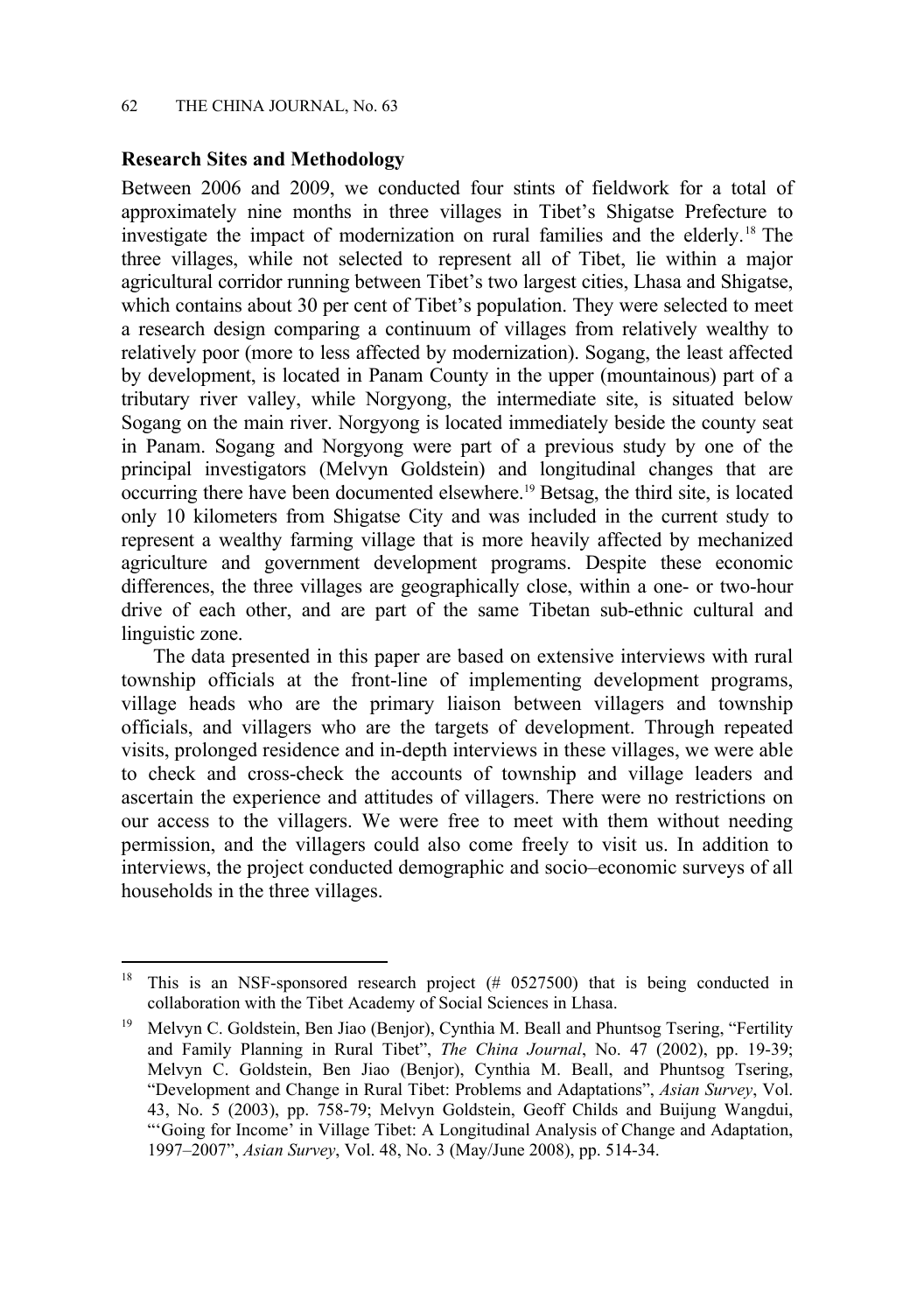## **Quality of Life Programs**

 $\overline{a}$ 

#### *The "Comfortable Housing Project"*

The "Comfortable Housing Project" (CHP) is providing direct grants to Tibetan villagers to assist them to construct new, high quality houses that have 'modern' features such as concrete floors and arrays of glass windows. Although the government has provided some houses in the past for very poor rural households as part of its poverty-alleviation programs as well as for its nomad housing programs, the current CHP is distinct in that it calls for direct subsidies to most rural households beginning in 2006, the start of the current Five-Year Plan.20 Government subsidies varied depending on whether new houses were built or old houses renovated and on the economic status of the recipient. Extremely poor households ("poverty-alleviation" households), for example, received about 20,000 yuan (US\$2,667) for a new house, while other "regular" households received only 11,000–12,000 yuan (US\$1,467–US\$1,600) for a new house and around 8,000 yuan (US\$1,067) for a major renovation. These subsidies included cash and materials such as wood pillars and beams.

The CHP program was voluntary, and households had to apply to their village leaders, who, in turn, made recommendations to the township government based on their assessment of whether the household had sufficient labor and income potential to complete the project on time, that is, within roughly one year of commencing construction. In our research area, the CHP program was well received because the desire to renovate and build new houses was already well established. Like villagers all over Tibet, Sogang, Norgyong and Betsag entered the post-commune era in 1980–82 with old and ramshackle housing, so upgrading these was one of their first activities when economic conditions improved. Having a nice home was, and is, considered an important measure of one's standard of living and a visible sign of a family's status and prestige. Consequently, although many people had already rebuilt or renovated their houses in the early decades after decollectivization, there was still a strong desire to upgrade when the CHP began in 2006. More households, in fact, wanted the subsidies than could be accommodated through available funds.

<sup>&</sup>lt;sup>20</sup> New houses are also built in new "poverty-alleviation villages", which are comprised of impoverished households who have been relocated from other villages. One of these, located near our study area, was built by the government roughly a decade ago, and consists of two long rows of concrete houses built in a uniform style beside a road. While we did not study this village, we learned that four households from our poorer study village, Sogang, had moved there around 2001. They were given new houses and furniture and larger irrigated fields (four *mu* per person), at no cost. The government's logic for these villages is that concentrating very poor households in a new village near a road would make it easier to provide oversight, services and technical help to raise the living standard of these chronically dependent households. However, because moving from one's natal village to a new village is not an easy decision, even with the promise of economic improvement, the government allowed people to retain their house and fields in the original village for a year so that they would be able to return if they wished. In the case of Sogang, only two daughters from one family returned. They were given two people's shares from the family's original land. Such poverty-alleviation villages will not be discussed in this paper.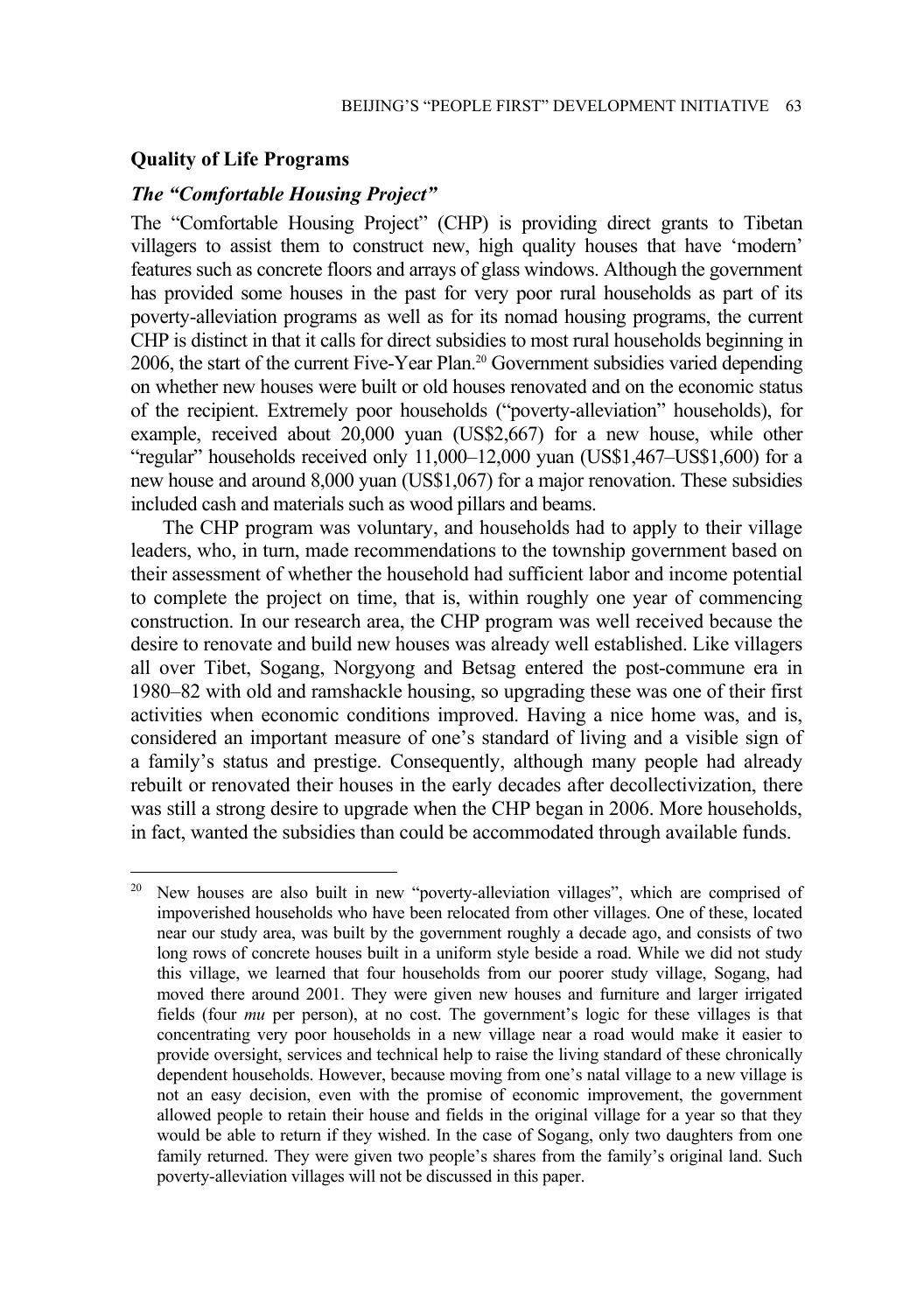Most new houses are large, two-storey structures. The cost to rebuild an entire house varied in the three study villages. In the richest village, the median cost was 80,000 yuan (US\$10,666); in the middle village it was 60,000 yuan (US\$8,000); and in the poorest, it was 50,000 yuan (US\$6,666). As a result, the outright CHP subsidy represented on average only between 15 and 20 per cent of the cost of totally rebuilding the houses. Participating households therefore had to provide substantial funds and materials themselves in order to complete the job. To assist this, the government made CHP participants eligible for three-year, interest-free loans from the Agricultural Bank of China (ABC). With a letter from their local township government, families in the program could request loans from the bank, which were normally granted if the family had sources of income that would enable repayment. Borrowing from banks, it should be noted, was not a new phenomenon in these villages, as people have been taking loans to buy tractors, trucks, vans and so forth for a number of years. Some already had well-established lines of credit with the ABC. In addition, it was common to borrow money from relatives, since such loans did not normally have repayment deadlines or interest. The villagers in our study area reported taking ABC loans ranging from a few thousand yuan to as much as 50,000 yuan (US\$400 to US\$6,667). The remaining construction costs came from the household's own savings and from the income that household members earned each year.

Consequently, despite the attraction of getting "free money" from the government for something they already desired, participating in the CHP required a large investment in money and labor from households. At the start of the program in 2006, households had to decide whether they could muster the labor and/or additional funds needed to build a house that year or whether they should wait, and prepare for construction by saving money and themselves making the thousands of bricks that were needed, since it was announced that the project would continue throughout the  $11<sup>th</sup>$  Five-Year Plan (2006–10).

In addition, those opting to build a new house had to decide whether to build it on the site of their old house or give up some of their valuable agricultural land for a new construction site. Decisions also had to be made about the size of the new house and the elaborateness of internal elements and decorations, for example, should the stairs as well as floors be made of concrete. They also had to decide how large a loan they needed to take and from where and, with respect to the ABC, how they would repay the loan in three years. Consequently, decisions about rebuilding and taking loans were a common source of debate within families in our study villages. We generally found that the older generation was more conservative, preferring either not to participate or to borrow less from the bank and just renovate their current house. In contrast, the younger generation preferred to build completely new, higher-quality houses. In part, this is because many in the younger generation were earning non-farm cash income as migrant laborers and felt that they would be able to earn the cash needed to repay the loans.<sup>21</sup> As a result of

<sup>&</sup>lt;sup>21</sup> See Melvyn Goldstein, Geoff Childs and Buijung Wangdui, "Going for Income' in Village Tibet", for a discussion of the phenomenon of "going for income".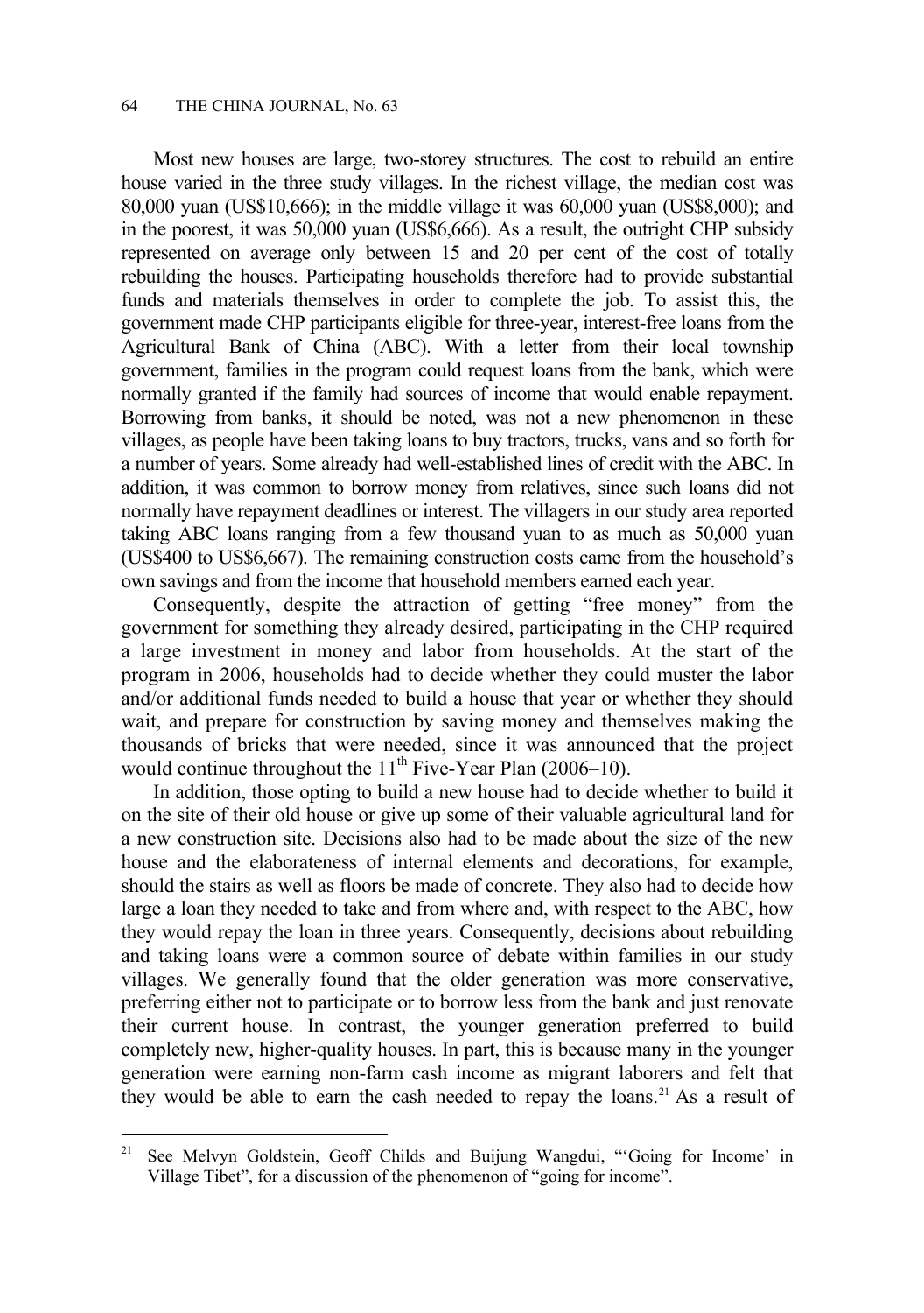the younger generation's confidence, the majority of household heads who had built houses and were surveyed in 2009 did not worry about being able to repay their ABC loans. In Betsag, many families had already saved enough in separate bank accounts to repay their loans when they came due. According to local officials, if a household failed to repay the three-year interest-free loan on time, they would be given an extension, but the loan would then begin to accrue interest.

During the CHP's first four years, a total of 145 households received a subsidy to rebuild or renovate their houses (see Table 1). That represented 46.9 per cent of all households. Of these, 132 were regular households and 13 were poverty-alleviation households. The government's direct expenditure for these was about 1.6 million yuan (US\$213,000).

| <b>Funding Source</b>                       | <b>Village</b> | 2006-07  | 2008-09        | <b>Total</b> |
|---------------------------------------------|----------------|----------|----------------|--------------|
| <b>CHP Regular Households</b>               | Sogang         | 13       | 20             | 33           |
|                                             | Norgyong       | 35       | 16             | 51           |
|                                             | Betsag         | 48       | $\theta$       | 48           |
| Poverty-Alleviation<br>Households           | Sogang         | 5        | $4**$          | 9            |
|                                             | Norgyong       | $\theta$ |                |              |
|                                             | <b>Betsag</b>  |          | $\overline{2}$ | 3            |
|                                             |                |          |                |              |
| Total from Both Funding<br>Sources, 2006-09 |                | N        | $\frac{6}{6}$  |              |
|                                             | Sogang         | 42       | 45.7           |              |
|                                             | Norgyong       | 52       | 41.9           |              |
|                                             | Betsag         | 51       | 54.8           |              |
|                                             | Total          | 145      | 46.9           |              |

**Table 1: Number of Houses Rebuilt or Renovated by Village and Year\*** 

\* At the end of 2005, these three villages together contained 309 households, with Sogang having 92, Norgyong 124 and Betsag 93.

\*\* In 2008 three households received half (10,000 yuan) of the normal allotment for a poverty-alleviation house construction.

Table 1 reveals that, although participation in CHP across the villages was uneven in 2006–07, by 2009 it had evened out, with only a small percentage difference between the three villages. However, Table 1 also shows that the CHP program in this area has fallen short of the government's original goal of 80 per cent getting housing, and no additional funding was expected in 2010, the final year of the Five-Year Plan. Additionally, the CHP project was less effective for households just above the poverty level, since they were often too poor to afford the household's share of the total costs but too rich to qualify for poverty-alleviation houses. Despite such shortcomings, the CHP in our three villages has clearly been a success, since it has distributed subsidies of well over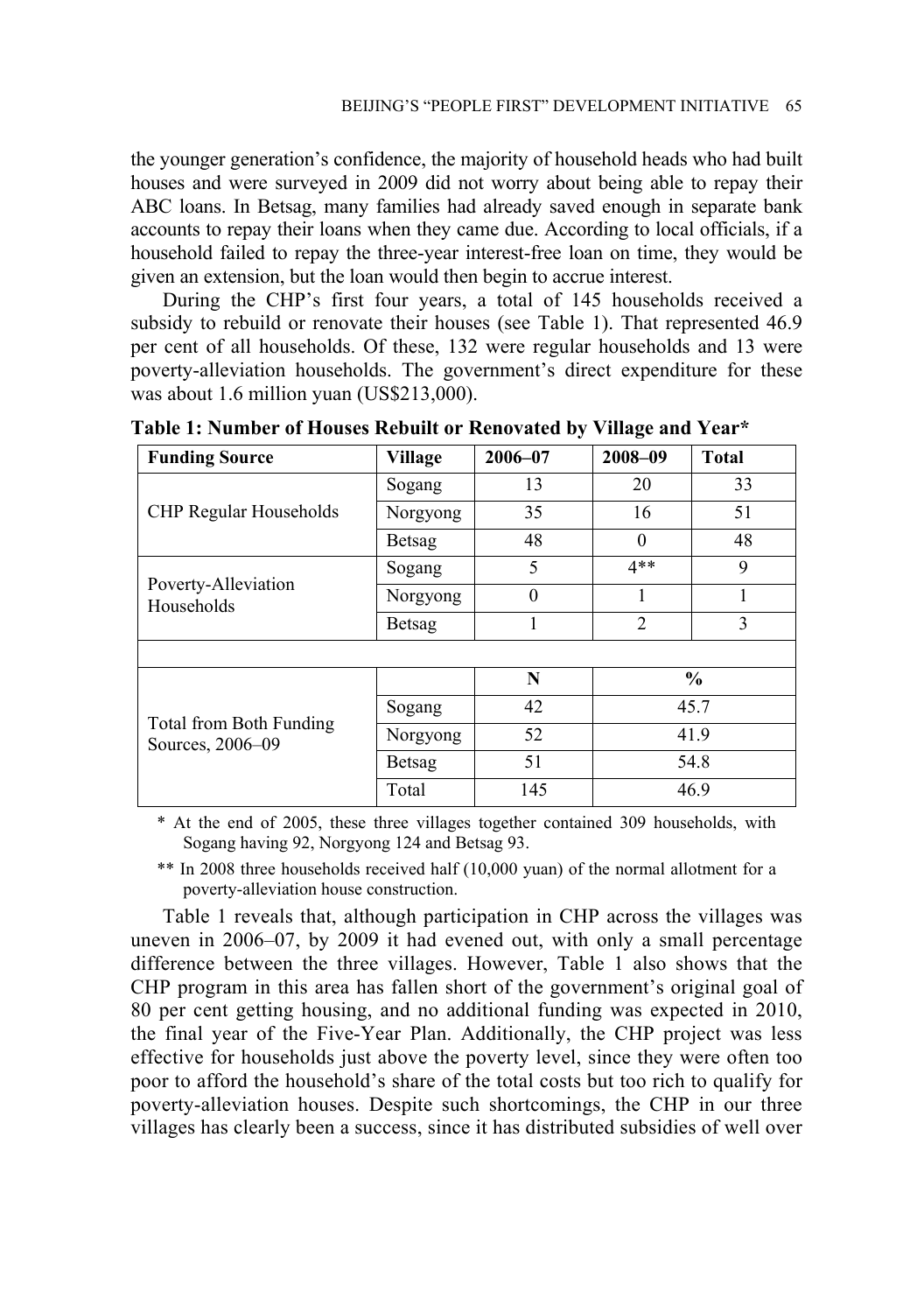1.6 million yuan to almost half of the local households. Not surprisingly, the CHP was widely sought after, and many more villagers still would like to receive such assistance in the future.

Some aspects of the government's plans for putting this program into operation, however, met with strong resistance, because they deviated from traditional norms. For example, while villagers liked the innovation of having concrete floors and stairs, they disliked the government's plan that new houses should be built alongside roads to improve communication and facilitate the implementation of social programs. Villagers saw this rule as impractical and unnecessary, because most households liked where they lived and did not own land next to the road; building there would require exchanging land with another household, a transaction that was not easy to complete. Consequently, in Betsag only a few families who were strongly motivated (for example, those who owned trucks that had a difficult time navigating village roads in winter) rebuilt next to the road. Nevertheless, it cannot be ruled out that local officials in some rural areas may have pressured or coerced villagers to relocate by main roads, but we have not seen this in the areas where we have worked, and consider such situations, if and where they exist, to be the exception rather than the rule.

Housing design was another issue of concern for villagers. The government supplied several blueprints which families were supposed to follow, and initially told villagers to keep their domestic animals in a separate house (barn) rather than on the ground floor of the main house, as was traditionally done. This measure was universally resisted. Building a new house already meant losing farmland, since the new building site usually came from one's own fields; building a separate barn would entail sacrificing even more (not to mention the additional costs of a second building). One villager explained his experience in the following terms:

The government provides a blueprint … There are three different blueprints that vary according to the number of people in the house. We chose the mediumsized one that calls for five separate windows in the front, but we could only buy three [windows]. And we couldn't find a large enough parcel of land to build the [blueprint sized] house, so we made our house a bit smaller. The requirements stipulate that you must build and paint the house, and make cement floors. The government said, "Build a stone-faced house if possible, but if not, you can also do it in the traditional way [that is, with mud bricks]." We couldn't use stone, but we did put cement over mud bricks and then made a brick pattern [to make it look like it was concrete blocks]. They [government officials] also encouraged us to build a separate barn for animals. They said that animals and people living together create bad health effects, so they should live separately. But we couldn't [build a separate barn]. Nobody has done that yet. There isn't much empty land here. If you build a separate barn then you need an area [equivalent to building] two houses.<sup>22</sup>

 $22$ 22 Anonymous, interview. It should be noted that, although we found no coercion with respect to CHP in our area, we cannot discount the possibility that some officials in other areas could have tried to coerce villagers.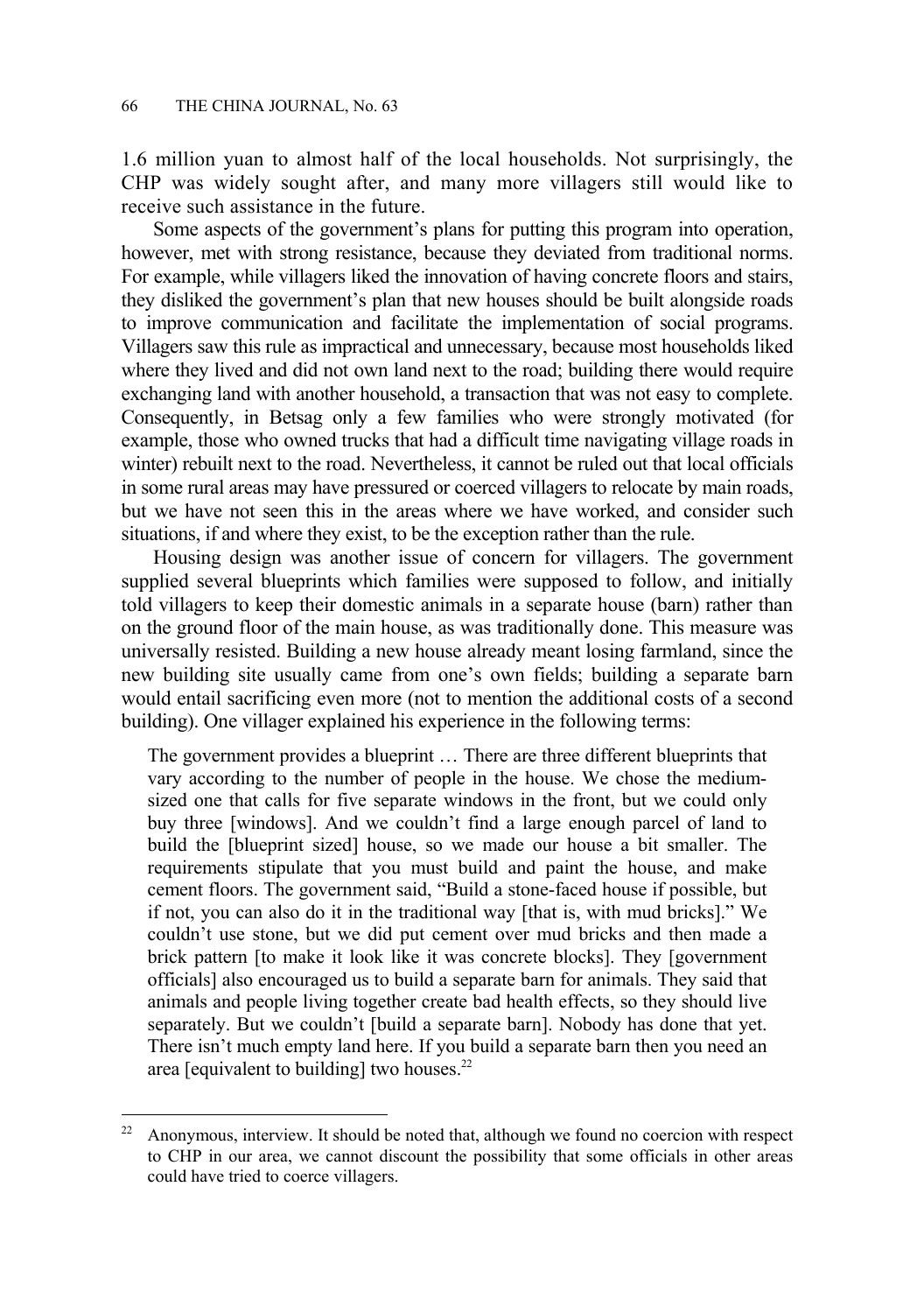In the end, on this and a series of other less important issues such as concrete floors and strict adherence to a one-year construction deadline, the local government yielded to villagers' concerns and preferences by implementing the CHP with flexibility, tweaking programs in culturally acceptable and financially affordable ways. In contrast to the claims of Human Rights Watch mentioned earlier, all these houses were built with traditional walled compounds. In these aspects of rural life, villagers clearly demonstrated a degree of agency and control over their lives.

The CHP, moreover, is not just being implemented in the more visible central farming zone of the TAR. It is also being implemented throughout the TAR, including remote nomadic areas such as those studied by one of the authors in 2009. In that year these nomad areas, which are located about 300 miles west of Lhasa on the Qinghai-Tibetan Plateau at altitudes of 15,200–17,500 feet, received 225 new houses (and roofed corrals) for a little over 50 per cent of the communities' households at a cost of around 5.5 million yuan (US\$733,333) in subsidies. As in the farming villages, these houses were sought after by the nomads and were built in the same localities as their current tents and houses. Moreover, having a house does not mean sedentarization or permanent settlement and the end of the nomadic pastoral way of life. These nomads are simply substituting a house for a tent, and continue to follow the same pasture migration patterns that they have followed since decollectivization in 1980 when there were no houses. For example, they all continue to move with their animals and tents for the traditional autumn migration to new pastures, either locking up their houses or leaving a family member to look after the premises.

Consequently, for both the nomad and farming areas that we are studying, the common assertion, most recently made in a 2009 paper by Robin, that the housing program is reshaping the rural landscape by forcing farming households to build rows of houses alongside roads, resulting in "the total disruption of the social network in the countryside, affecting nearly all Tibetans in the TAR", is simply incorrect.<sup>23</sup>

## *Other Quality of Life Projects*

 $\overline{a}$ 

In addition to the CHP, the government has also tried to improve the quality of life for rural Tibetans through a number of social service initiatives. One of the most important of these is its reform of the system of health care insurance.

<sup>23</sup> Françoise Robin, "The 'Socialist New Villages' in the Tibetan Autonomous Region: Reshaping the Rural Landscape and Controlling the Inhabitants", *China Perspectives*, No. 3 (2009), p. 58. It should be noted that a partial cause of such divergent accounts stems from the Chinese government's policy of limiting academic fieldwork in rural Tibet, which forces many scholars to assess the situation in Tibet based on the interpretation of official Chinese press reports and, in some cases, impressionistic observations from brief trips and anecdotal reports that are difficult to verify. It is hoped that in the future the Chinese government will reverse this policy, so that more in-depth fieldwork will be possible.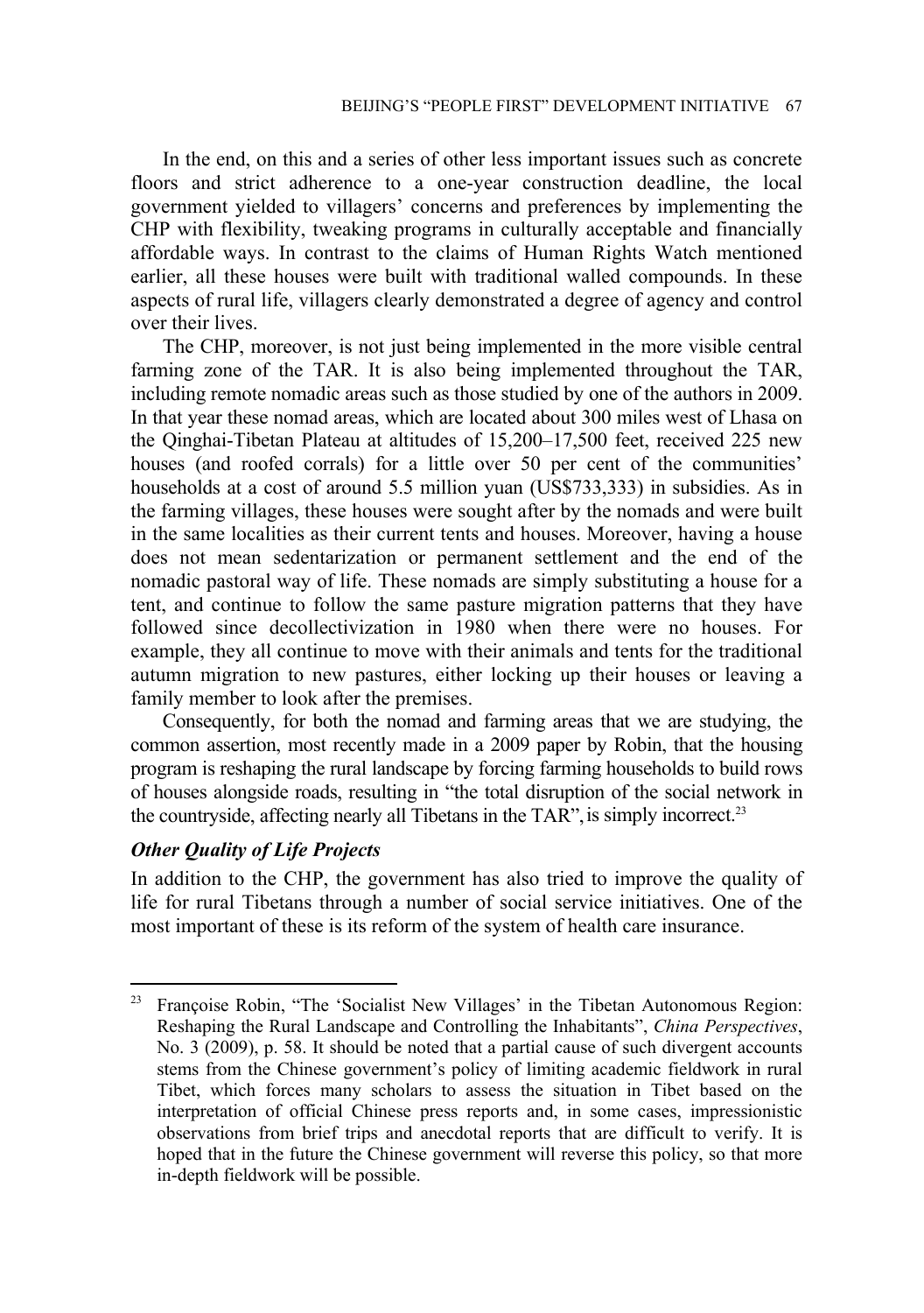Concern over health care became a major issue across China when the commune-era system of free health care was replaced by a fee-for-services system, with negative consequences for the health of the poor, including those living in Tibet.24 To address this, in 2004 a health insurance system (*jiating zhanghu jijin*  家庭账户基金) was started in rural Tibet. It required a payment of 10 yuan for each family member per year, which the government matched with a subsidy of 100 yuan per person. A family of 5, therefore, would have had a health account of 550 yuan (50 yuan contributed by the family and 500 yuan by the government), which its members could use for outpatient costs. In 2008, the money available for outpatient care increased significantly when the government's contribution went up by 40 per cent to 140 yuan per person. At the same time, reimbursements for inpatient care also improved. For example, in Panam County, where Sogang and Norgyong are located, from 2005 to 2009 the percentage of reimbursement for inpatient stays in township hospitals/clinics increased from 80 per cent to 95 per cent of the total cost. For in-patient stays in county hospitals, reimbursement increased from 70 per cent of cost to 90 percent, and in prefecture and higher-level hospitals, including clinics specializing in Tibetan medicine like those in Shigatse and Lhasa, reimbursement increased from 60 per cent to 80 per cent of the patient's total cost.25 Consequently, although there are still many problems with the health care insurance system in rural Tibet, it is not surprising that almost all villagers are enrolled in the government's health insurance plan—100 per cent in Betsag, 97.9 per cent in Norgyong, and 87.2 per cent in Sogang.

The new emphasis on social development has also seen the creation or expansion of subsidy programs for families facing serious hardships. One such program gives needy farmer/nomad mothers or couples over the age of 55 a cash grant of 600 yuan per year if they have only one surviving son or one to two surviving daughters. Similarly, an annual subsidy of 300 yuan is also now being provided to elderly individuals who are 80–89 years old, and 500 yuan to those aged 90 and above. There is also a program to give subsidies to elderly Party members who had been nonsalaried members since youth, as well as to Party members who held leadership roles, and to elderly persons who had received a "model" award during their lives. These elderly Party members received between 150 and 350 yuan per year, depending on their service and other factors. In addition, the social welfare program for poor rural people has recently been revamped and standardized so that the poorest households receive direct cash subsidies to bring them up to a minimum level of income (*zui di shenghuo baozhang* 最低生活保障, or "subsidies to bring them up to a minimum level of income"). In the poorest study village, Sogang, 18 of 92 households were officially categorized as such, and are now receiving funds ranging from 12 to 35 yuan per person per month, depending on the household's condition.

 $24\,$ 24 David Blumenthal and William Hsiao, "Privatization and Its Discontents: the Evolving Chinese Health Care System", *New England Journal of Medicine*, Vol. 353, No. 11 (2005), pp. 1165-70.

<sup>25</sup> Although the basic system is the same and the percentages have increased throughout Tibet, the precise percentage increase varies slightly across counties.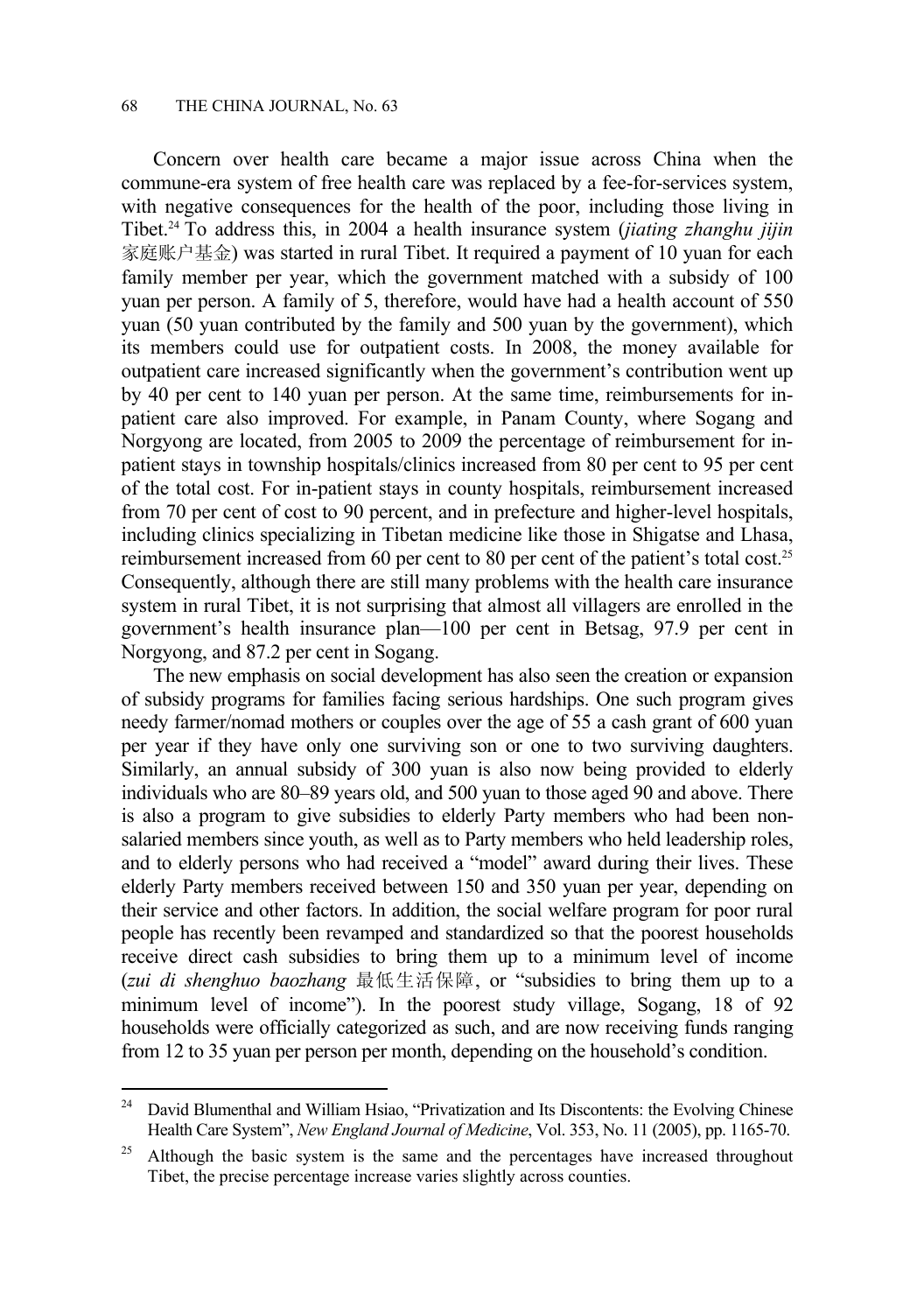The government has also been making a major effort to improve rural education by making primary school (6 years) and Junior High School (3 years) compulsory, by renovating and building new schools and by providing school children with free school clothing, books and, for those who live far from the school, room and board. Although some farmers and nomads question the utility of the last three years in Junior High School because of the loss to their households of these students' labor, these improvement have been visible all over rural Tibet.

Finally, the government has been building new roads, bridges and community buildings throughout rural Tibet. In the remote nomad areas visited by one of the authors last year, the government spent 2 million yuan (US\$266,667) in 2008 rebuilding a 100-kilometer dirt road that transects the township, together with a series of small bridges across streams that in the past had been difficult to cross by vehicle. More significantly, since 2008, village-level administrative units have been receiving roughly 170,000 yuan (US\$22,667) to rebuild their community meeting halls. In Panam County alone a total of about 19 million yuan (US\$2,561,000) has been allocated for rebuilding the county's 113 villages. As local contractors do most of this work, much of this investment is going directly into the pockets of rural Tibetans.

## **Raising Per Capita Income**

 $\overline{a}$ 

## *Stimulating Market-Oriented Production*

As mentioned above, the social development programs have been complemented by initiatives aimed at directly increasing rural cash income. The current plan includes the ambitious goal of raising Tibetans' net per capita income to the national average of 3,829 yuan (US\$509) by 2010. Since this income in Tibet was 57 per cent lower than the national average in 2005, rural Tibetans would have to sustain annual increases of 13 per cent during the entire 11th Five-Year Plan to reach this goal.<sup>26</sup> Part of the plan calls for helping farmers to move beyond subsistence agriculture by fostering, for example, more village enterprises that raise sheep, pigs and chickens for the urban meat market. $2<sup>7</sup>$  This agenda is not entirely new, because the government has been advising villagers to participate in the market economy since the early 1980s, and it has also sponsored limited programs in some localities. As with the housing program, however, the scale of funding has increased dramatically. Three new strategies have been enacted: 1) increasing agricultural output through technology; 2) stimulating the production of goods for sale in the market; and 3) increasing direct cash subsidies.

One large-scale project of the second type was implemented in Gyatsoshung Township, to which Betsag, the wealthiest of our study villages, belongs. This new program subsidized village households to enter the chicken-fattening business by providing funds for them to build chicken coops/enclosures and by organizing a

<sup>26</sup> Zhou Wei and Sun Yong (eds), *Zhongguo Xizang nongcun anju gongcheng baogao 2006*  (The Rural Comfortable Housing Project Report 2006) (Beijing: China Tibetan Study Publishing House, March 2008), pp. 5-6.

<sup>&</sup>lt;sup>27</sup> Www.gov.cn, "Tibet Innovates to Eradicate Poverty", 16 December 2006, accessed October 2008.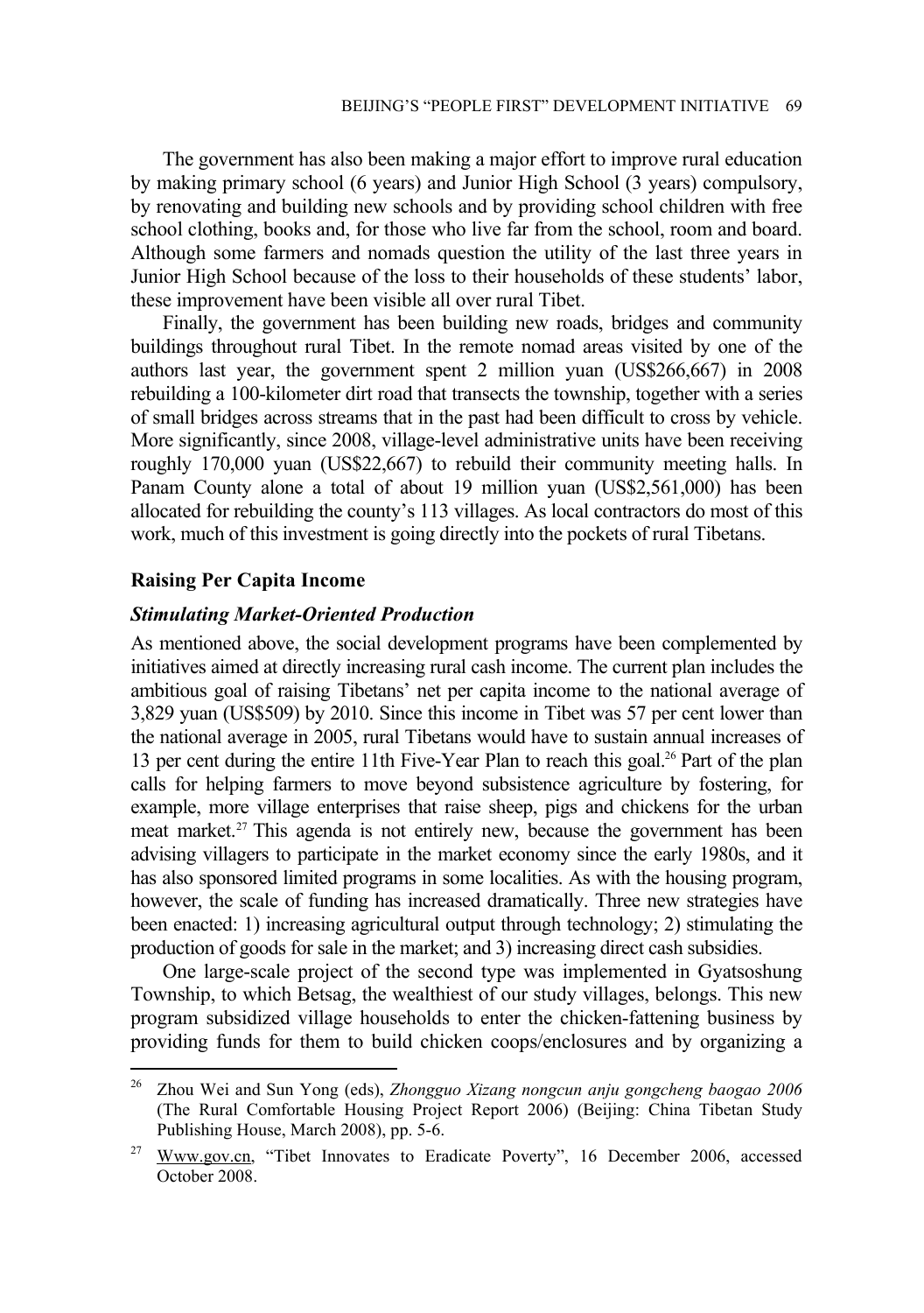system for them to obtain, raise and sell the chickens. This made economic sense because of this township's close proximity to Shigatse, a growing city that will receive a railway spur from Lhasa in the next few years. This project included five of Gyatsoshung's 23 villages and involved the construction of over 500 chicken coops/enclosures, each of which was to fatten 1,000 chicks per year.

The project was implemented as a collaboration between a private Chinese businessman and the villagers, with the township (and the Shigatse city) government functioning as middleman to ensure that both the businessman and the villagers were treated fairly. The Chinese contractor signed a five-year contract (overlapping with the duration of the Five-Year Plan) during which time he was responsible for importing the baby chicks from Sichuan two or three times a year, distributing them to participating village households, collecting them after they had been fattened for three months, and selling them in Shigatse. He was also responsible for making and selling chicken feed, technical expertise and sterilization services for the villagers' enclosures.

The government facilitated local acceptance of the project by providing free coops/enclosures for all participating villager households, as well as free chickens and partial chicken feed for the first year. Initially, local officials sought to give these coops to poor families but, when not enough expressed interest, the program was opened to all households regardless of wealth. In 2006, the township government recruited 30 of Betsag's 93 households to participate, and in 2007 another 37 Betsag households joined the project, several of whom built more than one enclosure. That brought the total number of chicken enclosures built in Betsag to 111.

Each participating household was given cash and materials worth 8,000 yuan (US\$1,067) to construct the coop/enclosure. In addition, each was given the first year's allotment of roughly 1,000 chicks free, along with one kilogram of feed per chick. The value of the free chicks and feed was 7,900 yuan (US\$1,053), so the government's total subsidy for *each* coop/enclosure was 15,900 yuan (US\$2,120). The total cost of the subsidy for the 111 coop/enclosures in Betsag village, therefore, was 1.8 million yuan (US\$240,000), and Betsag was only one of five villages in this township that were participating in the program. The local government informed us that the overall government subsidy for the chicken program in Gyatsoshung Township was roughly nine million yuan (US\$1.2 million).

This chicken-fattening program was attractive for the villagers, since managing a chicken enclosure required only light physical work (feeding three times a day and cleaning the coops and enclosure), which was mainly done by family members who remained home during the day, mostly women and the elderly. Consequently, looking after the chickens essentially became an extension of domestic activities. Although it added several hours to the workload, fattening these chickens affords those who remain at home a means to generate cash income. For most participating households, this market-production innovation generated profit, roughly 1,500 to 2,000 yuan (US\$200 to \$267) per coop per year.

A similar project was initiated by Panam County, to which Sogang, our poorest study village, belongs. It provided participating households 1,300 yuan (US\$173) to build sheep feed lots in which one or two batches of sheep would be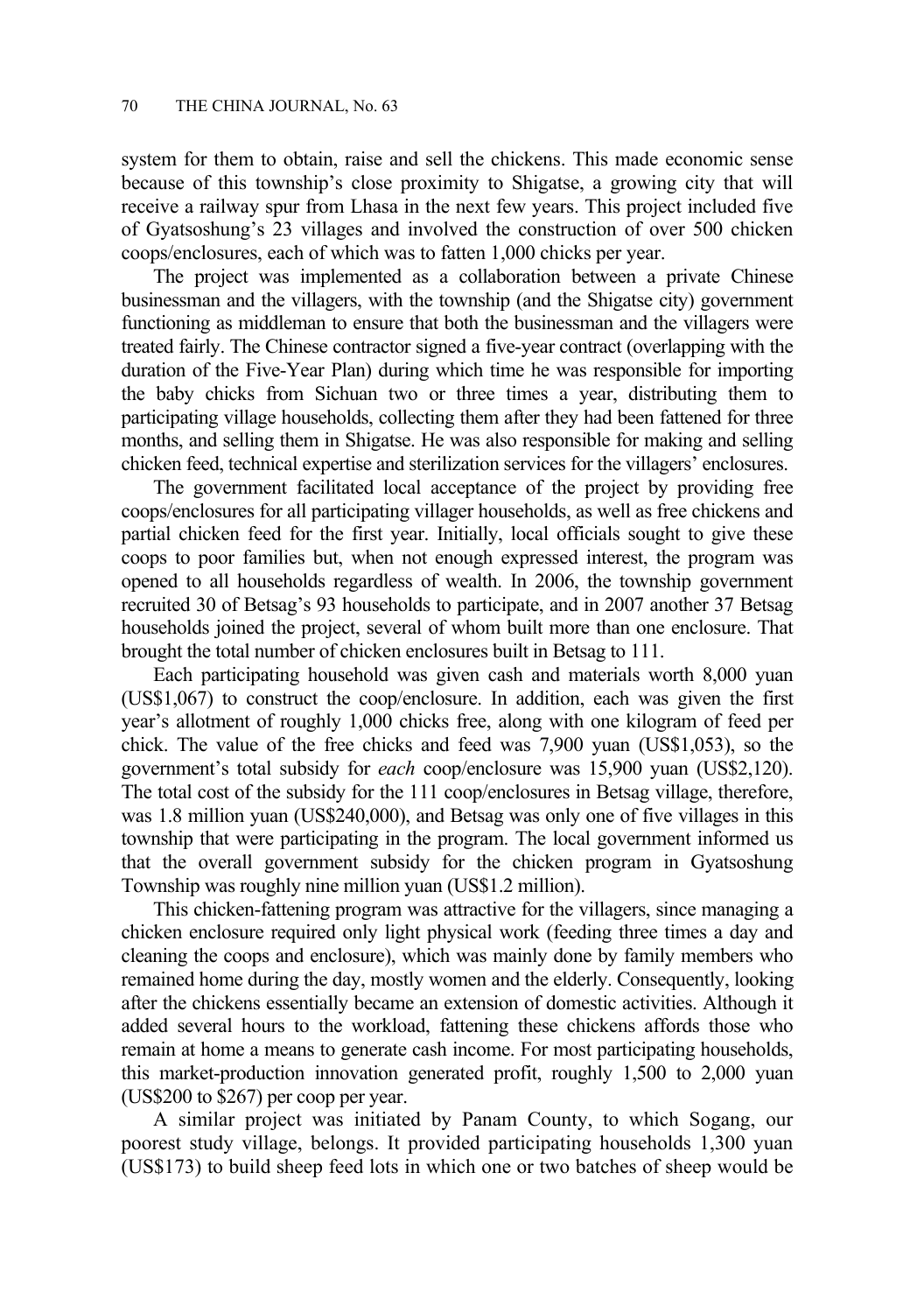fattened and then sold to the market. Sogang was deemed appropriate for this project because it is situated in the upper part of a valley, has access to good pastures, and many households there already were raising sheep. In Sogang, 13 households were given the materials to build sheep pens, together with highquality lentil seeds to grow fodder for the sheep on a portion of their land. This initiative, however, has not been very successful. Although villagers were happy to receive the free materials, they said that they had too few sheep to sell any, and were reluctant to purchase additional sheep to make the program work, since there were too few shepherds available to expand the herd sizes, as many young people leave the village to earn cash income, or were in school.

Another government initiative in Sogang involved greenhouses. In 2007, six households received 160 square meter greenhouses, and in 2008, three more households received this subsidy. The government provided materials for these greenhouses, and the villagers provided mud bricks, stones and labor to build them. Although Sogang is relatively far from the nearest urban markets, just below the village there is a large township boarding primary school which purchases vegetables. While the annual profits from selling vegetables are rather small, locals also benefited by having fresh produce all year round, for their own consumption and to give as gifts to relatives and friends.

## *Improving Agricultural Productivity and Subsidizing Farmers*

Major initiatives have also been implemented in Betsag and Sogang to increase agricultural productivity by repairing and improving irrigation canal systems that had originally been built during the commune era. In 2006, Gyatsoshung Township (Betsag) received a grant of 30,000,000 yuan (US\$4 million) to fix and expand its 18-kilometerlong irrigation canal, in cooperation with the Water Resource Department of the TAR. The project included building several pump stations to carry the water 400 feet higher so that it can irrigate more land in 16 of the township's 23 villages. The township government was in charge of construction, and hired local people, paying daily wages of 40–50 yuan (US\$5.30–\$6.70). The goal was to increase agricultural production by providing a more reliable source of water for local fields. In Mag township, where Sogang is located, a reservoir was being rebuilt in 2008–09 at a cost of 3,500,000 yuan (US\$466,667). The contract for this project was given to a Chinese contractor who was hiring local people to work for him. Another government program seeks to increase the mechanization of agriculture by

subsidizing the purchase of tractors and other machinery. In one village, the government made 30 small tractors available, paying 30 per cent of tractors' cost. A similar initiative was launched in Sogang, where the government is paying for 30 per cent of the cost of 14 threshing machines. In addition, the government increased the annual farm subsidy to around 25 yuan per  $mu^{28}$  for land planted with barley or wheat.<sup>29</sup> For the three study villages, this annual payment amounted to roughly 100,000 yuan per year (US\$13,300).

<sup>&</sup>lt;sup>28</sup> A *mu* is a unit of land measurement used in China equivalent to 0.067 hectares.

 $29$  A similar subsidy has been proposed for nomads, but has not yet been approved.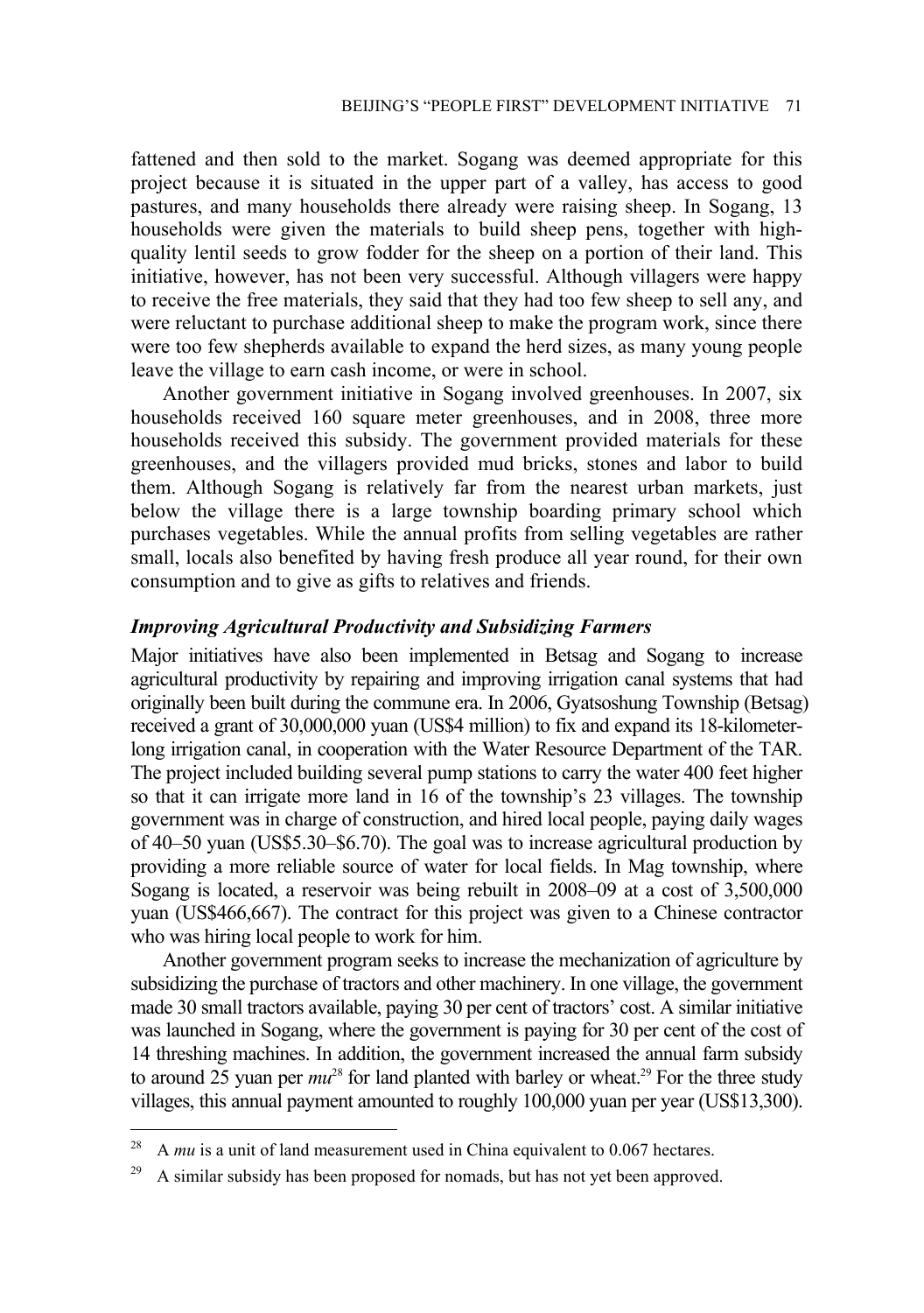The government also subsidizes the cost of fertilizer, allowing villagers to purchase fertilizer at roughly 45 per cent below market price.

## **Discussion**

The people-first development emphasis embedded in Tibet's  $11<sup>th</sup>$  Five-Year Plan represents an ambitious and expensive effort by the Chinese Central Government to improve the life of rural Tibetans. It is part of an "internal" political strategy aimed at fostering greater loyalty among rural Tibetans, by convincing them that being part of the People's Republic of China is beneficial to their short- and long-term material well-being. The new programs seek to show rural Tibetans that their future in a "Rising China" holds tangible promises of social and economic improvement. However, attempting to change both rural living conditions and increase per capita income rapidly is not easy or straightforward, even when large-scale funding is allocated. The history of development undertakings in the poorer areas of the world is littered with well-intentioned but unsuccessful ventures.

Although we do not know how much of the money announced for allocation to "people-first" activities at the national level has actually reached rural people, our findings indicate that that the rhetoric of senior Chinese and Tibetan officials regarding the social development of rural Tibet has been actively pursued. Although the government's CHP target of 80 per cent of rural households getting new houses by 2010 will not be fully met in this area, and presumably also not in Tibet as a whole, it is impressive that 46.9 per cent of all households in these three villages did receive housing subsidies in the first four years of the Five-Year Plan. Progress was also made in areas such as electricity, clean water, heath care and education. Not all problems will be solved by 2010, however, so these types of projects will have to be continued and expanded in the next Five-Year Plan.

The attempt to increase per capita income rapidly has experienced mixed results. In addition to the outright cash subsidy of around 25 yuan per *mu* of land to farming households, the government was also trying to increase farm production and create new sources of rural income. The Gyatsoshung chicken program, as we saw, provided start-up expenses to participating households in Betsag, at a cost of 1.8 million yuan (US\$240,000), and produces several hundred thousand chickens annually for meat to Shigatse city, as well as an annual cash income of roughly 1,500–2,000 yuan per coop to farmers. However, it is unclear how such enormously expensive programs can be replicated all over rural Tibet, particularly in more remote villages far from cities and towns. In fact, even within Gyatsoshung, only 5 of its 23 constituent villages were selected for the chicken program. A similar attempt to implement a sheep-fattening program in Sogang was not very successful. It is therefore unlikely that the new cash income being generated will be sufficient to fulfill the government's goal of increasing per capita rural income in the TAR to the national average by 2010.

These initiatives, however, should be seen as complements to a larger, more important economic trend that was already underway before the current Five-Year Plan began, namely the migrant labor that Tibetans refer to as "going for income"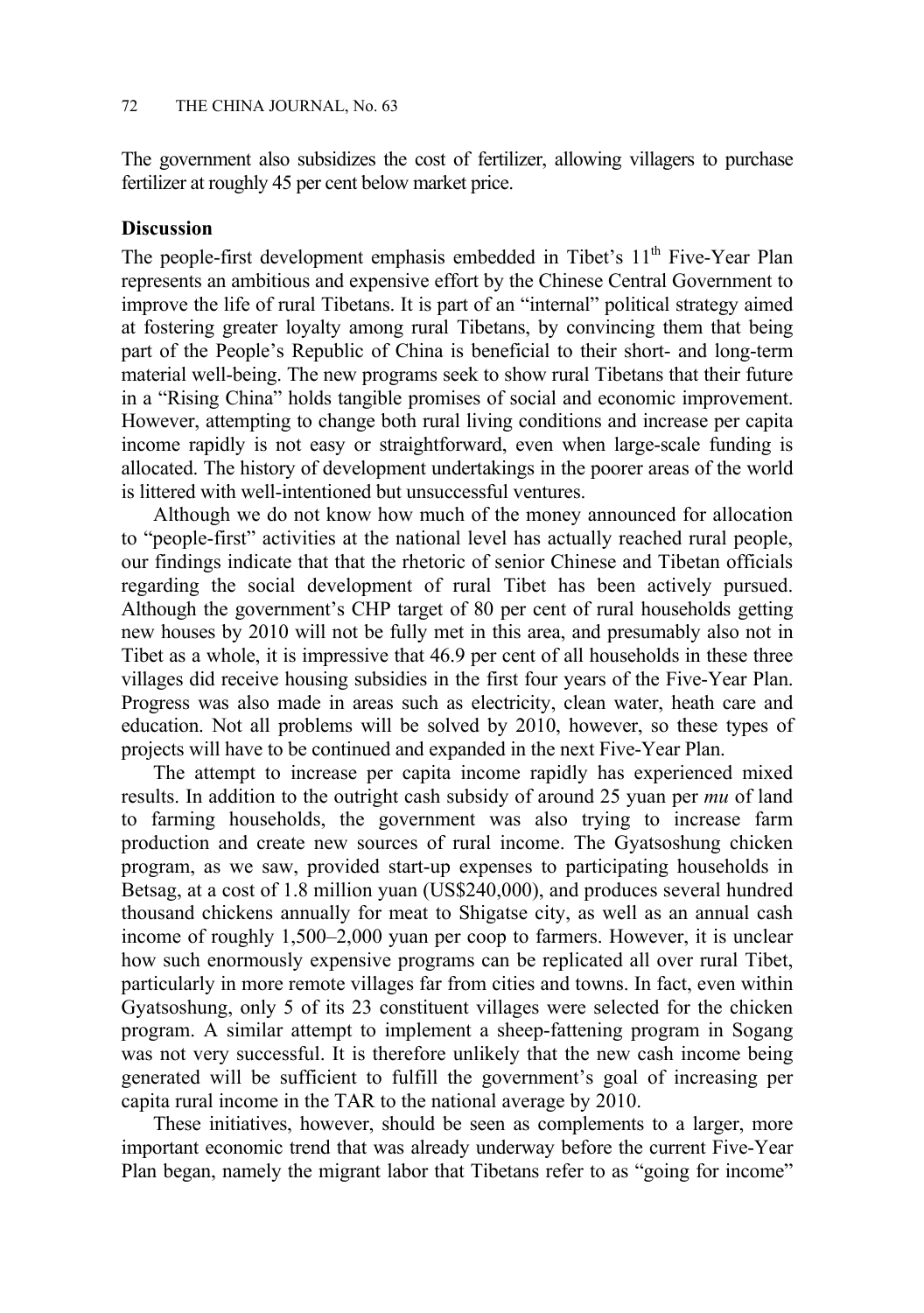(Tib: *yongbab la droya*). In a previous article, we documented a paradigm shift in the importance of farm income in rural Tibet. In 1997, three-quarters of household income in the fieldwork sites derived from farm products (grain, dairy products and animals), whereas by the end of 2005 three-quarters of income came from *non-farm* sources (wage labor, salaries and so on). Today, the majority of non-farm income is earned through working as laborers, contractors, skilled craftsmen, drivers and so forth, with a huge proportion of adult males migrating within the TAR to earn income for part of the year. In 1997, just 18 and 24 per cent of males aged 20–29 in Sogang and Norgyong earned non-farm wages, but by the end of 2005 these percentages had risen to 69 per cent in Sogang and 64 per cent in Norgyong. Today, the only households in the three study villages with no migrant labor are those comprised of elderly couples, single people or young couples with infants. As Table 2 shows, going for income is generating substantial income in our study villages.

| Village  | Per Village                                  | Per Household        |
|----------|----------------------------------------------|----------------------|
| Sogang   | 657,469 (US\$86,509)                         | 7,146 (US\$940)      |
| Norgyong | 2,326,318 (US\$306,095)                      | $18,761$ (US\$2,469) |
| Betsag   | 2,215,633 (US\$291,531)   23,824 (US\$3,135) |                      |

**Table 2: Net Income in Yuan and US Dollars from Non-farm Work in 2005**<sup>30</sup>

Source: Melvyn Goldstein, Geoff Childs and Buijung Wangdui, "'Going for Income' in Village Tibet'".

The significance of this transition has not been lost on villagers or their local officials. The head of Gyatsoshung Township commented:

Different levels of governments are pushing and emphasizing that local people should go out to earn income. It is a very important resource for developing our economy. If farmers do not go out for income and only depend on farming, it is impossible to maintain the current economic standard [here]. The government is trying to make it convenient for those people who go out for income.

Consequently, in contrast to the widespread academic, political and human rights criticism that the  $9<sup>th</sup>$  and  $10<sup>th</sup>$  Five-Year Plans marginalized rather than benefitted rural Tibetans, our research has shown that there was a significant trickle-down effect that provided rural Tibetans opportunities to earn non-farm cash income by working as migrant laborers. Rural Tibetans clearly were actively competing in the market economy to improve their standard of living.

The current Five-Year Plan has increased such opportunities, not only through its large-scale infrastructure programs but also through the CHP, which has created a housing boom throughout rural Tibet and a huge demand for construction labor which is being filled by Tibetans. A good part of the 3.2 billion yuan being channeled

 $30$  "Net income" refers to the income that individuals actually turned over to their households, so does not include the amount of wages they spent on food, housing and so on, nor does it include agricultural production and sales.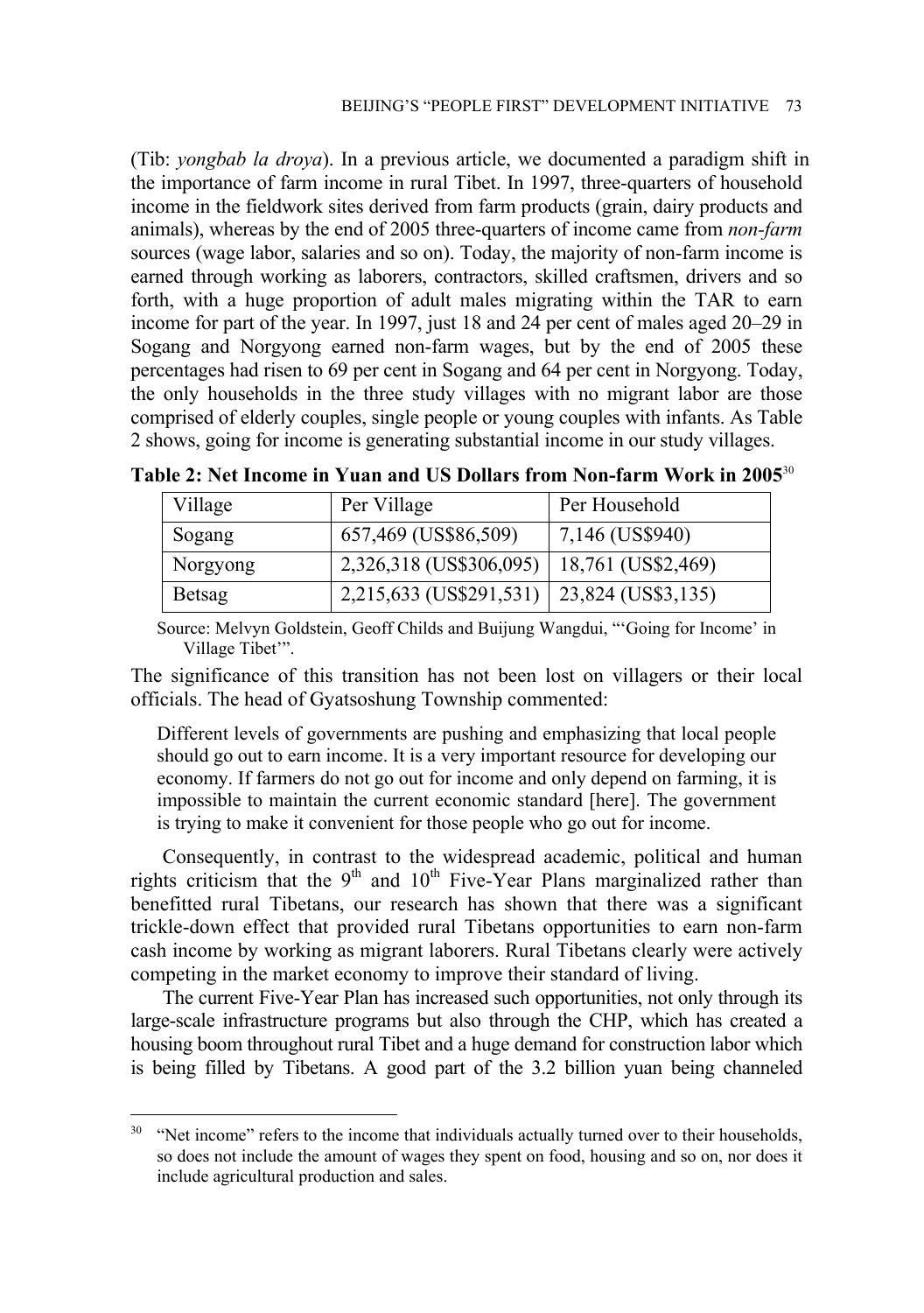through the CHP, therefore, is going into the pockets of Tibetan workers. In all three study villages, officials and most villagers reported that there were more jobs today than before and that wages were trending upward. Laborers who earned 20–25 yuan per day in 2007 were earning 30–50 yuan per day in 2009, while skilled craftsmen's wages have risen from 30–40 yuan to 50–70 yuan during the same period.

A second important trend regarding "going for income" is the expanding ability of rural Tibetans to move up the economic ladder. There is increasing evidence that a nascent "entrepreneurial transition" is underway. Rural Tibetans are now consciously trying to improve their earning capacity by moving beyond the bottom of the job hierarchy. They now seek to earn more income by competing as drivers of trucks, minibuses and taxis and by learning skills in masonry, carpentry and traditional painting, all of which pay higher wages than manual labor. In addition, an increasing number are starting household businesses by purchasing tractors, trucks or mini-vans and competing for contracts in distant parts of Tibet.

| Village       | Year | Minibus<br>Car,<br>or Truck | Small Tractor |
|---------------|------|-----------------------------|---------------|
| Sogang        | 1997 | 0.0                         | 10.0          |
|               | 2006 | 3.3                         | 55.4          |
| Norgyong      | 1997 | 9.1                         | 22.9          |
|               | 2006 | 23.6                        | 67.4          |
| <b>Betsag</b> | 2006 | 27.6                        | 86.7          |

**Table 3: Change in Percentage of households owning vehicles between 1997 and 2006** 

Source: Melvyn Goldstein, Geoff Childs and Buijung Wangdui, "'Going for Income' in Village Tibet".

Table 3 reveals the significant increase in ownership of trucks and tractors in our three study villages, but especially the greater ownership of cars and trucks in the middle and richer villages (Norgyong and Betsag). Operating a truck, it should be noted, was seen by most villagers as the most effective way to improve one's income and standard of living rapidly.<sup>31</sup>

An example of this nascent entrepreneurial transition is the case of a Betsag villager who convinced the head of a remote nomad county (his relative) to award him a contract to build some of that area's scheduled 230 new (CHP funded) nomad houses. This villager had no experience as a housing contractor but, as a junior village head with managerial and accounting skills and recent experience in overseeing the construction of his own new house, he assured his relative that he could assemble a team of experienced craftsmen and laborers and get the houses built on time and according to plan. He was ultimately awarded a contract to build 30 of the houses, at a set fee of 27,400 yuan (US\$3,653) per completed house. He ended up renting two

<sup>&</sup>lt;sup>31</sup> Melvyn Goldstein, Geoff Childs and Buijung Wangdui, "Going for Income' in Village Tibet".